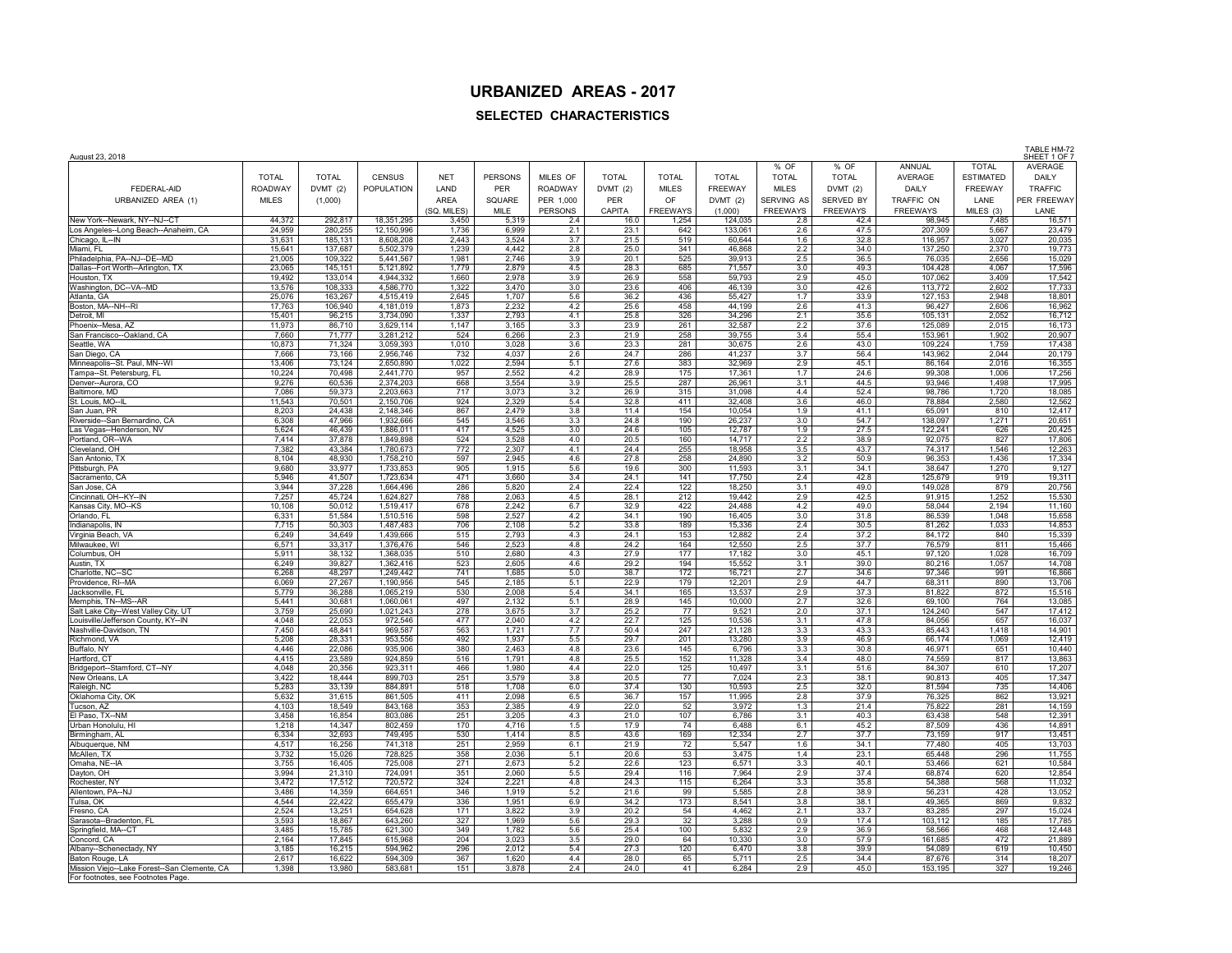TABLE HM-72

| August 23, 2018                              |                                |                          |                             |                    |                |                            |                          |                              |                                |                              |                         |                         |                             | SHEET 2 OF 7            |
|----------------------------------------------|--------------------------------|--------------------------|-----------------------------|--------------------|----------------|----------------------------|--------------------------|------------------------------|--------------------------------|------------------------------|-------------------------|-------------------------|-----------------------------|-------------------------|
|                                              |                                |                          |                             |                    |                |                            |                          |                              |                                | % OF                         | % OF                    | ANNUAL                  | <b>TOTAL</b>                | <b>AVERAGE</b>          |
| FEDERAL-AID                                  | <b>TOTAL</b><br><b>ROADWAY</b> | <b>TOTAL</b><br>DVMT (2) | <b>CENSUS</b><br>POPULATION | <b>NET</b><br>LAND | PERSONS<br>PER | MILES OF<br><b>ROADWAY</b> | <b>TOTAL</b><br>DVMT (2) | <b>TOTAL</b><br><b>MILES</b> | <b>TOTAL</b><br><b>FREEWAY</b> | <b>TOTAL</b><br><b>MILES</b> | <b>TOTAL</b><br>DVMT(2) | <b>AVERAGE</b><br>DAILY | <b>ESTIMATED</b><br>FREEWAY | DAILY<br><b>TRAFFIC</b> |
| URBANIZED AREA (1)                           | <b>MILES</b>                   | (1,000)                  |                             | AREA               | SQUARE         | PER 1,000                  | PER                      | OF                           | DVMT(2)                        | SERVING AS                   | SERVED BY               | TRAFFIC ON              | LANE                        | PER FREEWAY             |
|                                              |                                |                          |                             | (SQ. MILES         | MILE           | PERSONS                    | CAPITA                   | <b>FREEWAYS</b>              | (1,000)                        | FREEWAYS                     | FREEWAYS                | <b>FREEWAYS</b>         | MILES (3)                   | LANE                    |
| Grand Rapids, MI                             | 2.955                          | 16.744                   | 569.935                     | 281                | 2.031          | 5.2                        | 29.4                     | 101                          | 6.107                          | 3.4                          | 36.5                    | 60.337                  | 452                         | 13,508                  |
| Akron, OH                                    | 3,302                          | 15,398                   | 569,499                     | 325                | 1,750          | 5.8                        | 27.0                     | 92                           | 6,191                          | 2.8                          | 40.2                    | 67,357                  | 470                         | 13,173                  |
| New Haven, CT                                | 2,639                          | 14,002                   | 562,839                     | 306                | 1,839          | 4.7                        | 24.9                     | 108                          | 7,695                          | 4.1                          | 55.0                    | 71,013                  | 517                         | 14,878                  |
| Colorado Springs, CO                         | 2,468                          | 12.740                   | 559.409                     | 188                | 2,978          | 4.4                        | 22.8                     | 86                           | 5,412                          | 3.5                          | 42.5                    | 63,228                  | 388                         | 13,931                  |
| Knoxville, TN                                | 5.022                          | 22,775                   | 558,696                     | 438                | 1.275          | 9.0                        | 40.8                     | 84                           | 6.827                          | 1.7                          | 30.0                    | 81.568                  | 448                         | 15.230                  |
| Columbia, SC                                 | 3,747                          | 16,522                   | 549.777                     | 380                | 1,447          | 6.8                        | 30.1                     | 101                          | 7,303                          | 2.7                          | 44.2                    | 72,551                  | 542                         | 13,486                  |
| Charleston--North Charleston, SC             | 2,232                          | 13,745                   | 548,404                     | 293                | 1,869          | 4.1                        | 25.1                     | 56                           | 4.398                          | 2.5                          | 32.0                    | 78,144                  | 269                         | 16,331                  |
| Ogden--Layton, UT                            | 2,424                          | 14.044                   | 546,026                     | 218                | 2,510          | 4.4                        | 25.7                     | 77                           | 6,101                          | 3.2                          | 43.4                    | 79,433                  | 468                         | 13,024                  |
| Cape Coral, FL                               | 3,336                          | 17,235                   | 530,290                     | 330                | 1,605          | 6.3                        | 32.5                     | 26                           | 2,249                          | 0.8                          | 13.1                    | 85,578                  | 144                         | 15,646                  |
| Bakersfield, CA                              | 2.147                          | 9,569                    | 523.994                     | 138                | 3,785          | 4.1                        | 18.3                     | 39                           | 2,714                          | 1.8                          | 28.4                    | 70,434                  | 213                         | 12,753                  |
| Toledo, OH--MI                               | 2.691                          | 13.036                   | 507.643                     | 240                | 2,111          | 5.3                        | 25.7                     | 84                           | 4,362                          | 3.1                          | 33.5                    | 51,777                  | 418                         | 10,438                  |
| Worcester, MA--CT                            | 3,049                          | 15,274                   | 486,514                     | 304                | 1,600          | 6.3                        | 31.4                     | 112                          | 6,916                          | 3.7                          | 45.3                    | 61,825                  | 559                         | 12,374                  |
| Provo--Orem. UT                              | 2,288                          | 12,042                   | 482,819                     | 169                | 2,857          | 4.7                        | 24.9                     | 40                           | 5,190                          | 1.7                          | 43.1                    | 130,605                 | 340                         | 15,281                  |
| Wichita, KS                                  | 3,084                          | 11,721                   | 472,870                     | 215                | 2,202          | 6.5                        | 24.8                     | 118                          | 4,428                          | 3.8                          | 37.8                    | 37,654                  | 512                         | 8,655                   |
| Palm Bay--Melbourne, FL                      | 2.757                          | 15.205                   | 452.791                     | 232                | 1.952          | 6.1                        | 33.6                     | 53                           | 3.413                          | 1.9                          | 22.4                    | 64,176                  | 293                         | 11,636                  |
| Des Moines, IA                               | 2,696                          | 11,710                   | 450.070                     | 201                | 2,244          | 6.0                        | 26.0                     | 61                           | 4,388                          | 2.3                          | 37.5                    | 71,436                  | 328                         | 13,380                  |
| Harrisburg, PA                               | 2,583                          | 13,392                   | 444.474                     | 260                | 1,712          | 5.8                        | 30.1                     | 134                          | 7,154                          | 5.2                          | 53.4                    | 53,530                  | 586                         | 12,215                  |
| Murrieta--Temecula--Menifee, CA              | 1,686                          | 9,957                    | 441,546                     | 162                | 2,730          | 3.8                        | 22.6                     | 42                           | 4,948                          | 2.5                          | 49.7                    | 117,607                 | 252                         | 19,612                  |
| Little Rock, AR                              | 3,311                          | 16,588                   | 431,388                     | 258                | 1,670          | 7.7                        | 38.5                     | 126                          | 8,524                          | 3.8                          | 51.4                    | 67,446                  | 672                         | 12,685                  |
| Poughkeepsie--Newburgh, NY--NJ               | 3,444<br>2,081                 | 15,694                   | 423,566<br>412.317          | 327<br>195         | 1,295<br>2,115 | 8.1<br>5.0                 | 37.1                     | 110<br>109                   | 5,641<br>4.516                 | 3.2<br>5.2                   | 35.9<br>42.9            | 51,183<br>41,456        | 471<br>518                  | 11,982                  |
| Syracuse, NY                                 | 2,033                          | 10,539<br>8,853          | 402,004                     | 248                | 1,624          | 5.1                        | 25.6<br>22.0             | 61                           | 3,211                          | 3.0                          | 36.3                    | 52,239                  | 265                         | 8,726<br>12,115         |
| Lancaster, PA<br>Madison, WI                 | 1,985                          | 8,846                    | 401,661                     | 151                | 2,660          | 4.9                        | 22.0                     | 63                           | 3,850                          | 3.1                          | 43.5                    | 61,586                  | 311                         | 12,359                  |
|                                              | 2,753                          |                          |                             | 320                |                |                            | 27.6                     | 56                           |                                |                              |                         |                         |                             |                         |
| Greenville, SC<br>Reno, NV-CA                | 1.674                          | 11,042<br>8.264          | 400,492<br>392.141          | 164                | 1,251<br>2.385 | 6.9<br>4.3                 | 21.1                     | 56                           | 3,157<br>3.601                 | 2.0<br>3.3                   | 28.6<br>43.6            | 56,222<br>64.599        | 287<br>277                  | 10,991<br>12.992        |
| Winston-Salem, NC                            | 3.024                          | 15,474                   | 391.024                     | 323                | 1,212          | 7.7                        | 39.6                     | 125                          | 6.390                          | 4.1                          | 41.3                    | 51.318                  | 552                         | 11,567                  |
| Spokane, WA                                  | 2,019                          | 8,212                    | 387,847                     | 164                | 2,362          | 5.2                        | 21.2                     | 45                           | 2,417                          | 2.2                          | 29.4                    | 53,280                  | 223                         | 10,845                  |
| Youngstown, OH--PA                           | 2.604                          | 9.671                    | 387,550                     | 241                | 1,607          | 6.7                        | 25.0                     | 100                          | 2,895                          | 3.8                          | 29.9                    | 28,926                  | 439                         | 6,589                   |
| Augusta-Richmond County, GA--SC              | 2,856                          | 11,647                   | 386,787                     | 260                | 1,490          | 7.4                        | 30.1                     | 55                           | 2,460                          | 1.9                          | 21.1                    | 45,102                  | 248                         | 9,924                   |
| Scranton, PA                                 | 2,159                          | 8,038                    | 381.502                     | 171                | 2,234          | 5.7                        | 21.1                     | 96                           | 3,266                          | 4.4                          | 40.6                    | 34,136                  | 394                         | 8,292                   |
| Chattanooga, TN--GA                          | 3,014                          | 13,428                   | 381,112                     | 300                | 1,270          | 7.9                        | 35.2                     | 76                           | 5,056                          | 2.5                          | 37.7                    | 66,616                  | 404                         | 12,511                  |
| Port St. Lucie, FL                           | 1,958                          | 10,934                   | 376,047                     | 208                | 1,807          | 5.2                        | 29.1                     | 46                           | 2,455                          | 2.3                          | 22.5                    | 53,424                  | 235                         | 10,461                  |
| Stockton, CA                                 | 1,236                          | 7,313                    | 370,583                     | 93                 | 4,005          | 3.3                        | 19.7                     | 41                           | 3,878                          | 3.3                          | 53.0                    | 94,502                  | 246                         | 15,791                  |
| Oxnard, CA                                   | 1,055                          | 6,449                    | 367,260                     | 84                 | 4,352          | 2.9                        | 17.6                     | 25                           | 2,091                          | 2.3                          | 32.4                    | 84,405                  | 125                         | 16,665                  |
| Denton--Lewisville, TX                       | 1,743                          | 9.150                    | 366.174                     | 145                | 2,522          | 4.8                        | 25.0                     | 42                           | 3.796                          | 2.4                          | 41.5                    | 91,064                  | 199                         | 19,088                  |
| Modesto, CA                                  | 1,301                          | 6,501                    | 358,172                     | 92                 | 3,898          | 3.6                        | 18.2                     | 17                           | 2,018                          | 1.3                          | 31.0                    | 117,217                 | 103                         | 19,545                  |
| Flint, MI                                    | 2,085                          | 10,396                   | 356,218                     | 236                | 1,510          | 5.9                        | 29.2                     | 79                           | 4,386                          | 3.8                          | 42.2                    | 55,709                  | 424                         | 10,353                  |
| Jackson, MS                                  | 3,417                          | 14,728                   | 351.478                     | 242                | 1,449          | 9.7                        | 41.9                     | 84                           | 5,039                          | 2.5                          | 34.2                    | 59,924                  | 397                         | 12,706                  |
| Boise City, ID                               | 1,997                          | 7,645                    | 349,684                     | 134                | 2,613          | 5.7                        | 21.9                     | 27                           | 1,928                          | 1.4                          | 25.2                    | 70,292                  | 176                         | 10,963                  |
| Palm Coast--Daytona Beach--Port Orange, FL   | 2,524                          | 12,375                   | 349,064                     | 179                | 1,946          | 7.2                        | 35.5                     | 55                           | 2,860                          | 2.2                          | 23.1                    | 51,644                  | 306                         | 9,340                   |
| Durham, NC                                   | 1.850                          | 13,388                   | 347,602                     | 182                | 1,913          | 5.3                        | 38.5                     | 80                           | 5,709                          | 4.3                          | 42.6                    | 71,601                  | 398                         | 14,361                  |
| Indio--Cathedral City, CA                    | 1,238                          | 8,584                    | 345,580                     | 144                | 2,403          | 3.6                        | 24.8                     | 34                           | 2,330                          | 2.7                          | 27.1                    | 69,139                  | 184                         | 12,680                  |
| Lancaster--Palmdale, CA                      | 1,349                          | 6,008                    | 341,219                     | 116                | 2,954          | 4.0                        | 17.6                     | 13                           | 1,032                          | 1.0                          | 17.2                    | 77,456                  | 80                          | 12,856                  |
| Pensacola, FL--AL                            | 2,958                          | 12.764                   | 340,067                     | 233                | 1,462          | 8.7                        | 37.5                     | 34                           | 1,776                          | 1.2                          | 13.9                    | 51,537                  | 159                         | 11,163                  |
| Victorville--Hesperia, CA                    | 1.968                          | 6,672                    | 328.454                     | 167                | 1,969          | 6.0                        | 20.3                     | 18                           | 1.624                          | 0.9                          | 24.3                    | 88,911                  | 110                         | 14,818                  |
| Mobile, AL                                   | 2,720                          | 11,975                   | 326,183                     | 223                | 1,464          | 8.3                        | 36.7                     | 50                           | 3,244                          | 1.8                          | 27.1                    | 64,990                  | 272                         | 11,908                  |
| Corpus Christi, TX                           | 1.529                          | 8.022                    | 320.069                     | 120                | 2,661          | 4.8                        | 25.1                     | 63                           | 4,048                          | 4.1                          | 50.5                    | 64,479                  | 343                         | 11,787                  |
| Kissimmee, FL                                | 1,432<br>1.541                 | 9,492<br>7.740           | 314,071<br>313.532          | 158<br>158         | 1,984<br>1.982 | 4.6<br>4.9                 | 30.2                     | 34<br>71                     | 1,784<br>3.199                 | 2.4<br>4.6                   | 18.8<br>41.3            | 53,017<br>45.142        | 135<br>300                  | 13,175                  |
| Lansing, MI                                  |                                | 9,171                    |                             | 172                |                |                            | 24.7                     |                              |                                |                              |                         |                         |                             | 10,656                  |
| Fort Wayne, IN<br>Greensboro, NC             | 1,651<br>2.084                 | 12.936                   | 313,492<br>311,810          | 185                | 1,821<br>1,684 | 5.3<br>6.7                 | 29.3<br>41.5             | 38<br>98                     | 1,800<br>5,955                 | 2.3<br>4.7                   | 19.6<br>46.0            | 47,763<br>60,952        | 183<br>555                  | 9,831<br>10,735         |
|                                              | 1,489                          | 10,099                   | 310,298                     | 187                | 1,660          | 4.8                        | 32.5                     | 22                           | 1,797                          | 1.5                          | 17.8                    | 80,752                  | 130                         | 13,836                  |
| Bonita Springs, FL<br>Fayetteville, NC       | 1,787                          | 8,457                    | 310,282                     | 198                | 1,567          | 5.8                        | 27.3                     | 38                           | 1,347                          | 2.1                          | 15.9                    | 35,906                  | 156                         | 8,616                   |
| Santa Rosa, CA                               | 1,094                          | 6,737                    | 308,231                     | 98                 | 3,146          | 3.6                        | 21.9                     | 37                           | 2,970                          | 3.4                          | 44.1                    | 80,473                  | 181                         | 16,387                  |
| Aguadilla--Isabela--San Sebastian, PR        | 1,977                          | 2.901                    | 306,196                     | 239                | 1,280          | 6.5                        | 9.5                      | 26                           | 888                            | 1.3                          | 30.6                    | 34,168                  | 104                         | 8,516                   |
| Ann Arbor, MI                                | 1,296                          | 8,165                    | 306,022                     | 160                | 1,918          | 4.2                        | 26.7                     | 51                           | 3,700                          | 4.0                          | 45.3                    | 72,018                  | 245                         | 15,085                  |
| Shreveport, LA                               | 1,829                          | 8,880                    | 298,317                     | 185                | 1,611          | 6.1                        | 29.8                     | 71                           | 4,056                          | 3.9                          | 45.7                    | 57,107                  | 319                         | 12,703                  |
| Rockford, IL                                 | 1,979                          | 6,964                    | 296,863                     | 153                | 1,940          | 6.7                        | 23.5                     | 45                           | 1,951                          | 2.3                          | 28.0                    | 43,563                  | 229                         | 8,519                   |
| Trenton, N.J                                 | 1.188                          | 8,279                    | 296.668                     | 106                | 2,810          | 4.0                        | 27.9                     | 54                           | 4.036                          | 4.6                          | 48.7                    | 74,625                  | 340                         | 11,886                  |
| Fayetteville--Springdale--Rogers, AR--MO     | 3,500                          | 9.717                    | 295,083                     | 188                | 1,572          | 11.9                       | 32.9                     | 39                           | 2,279                          | 1.1                          | 23.5                    | 58,933                  | 192                         | 11,842                  |
| Round Lake Beach--McHenry--Grayslake, IL--WI | 303                            | 574                      | 290,373                     | 153                | 1,903          | 1.0                        | 2.0                      | 6                            | 87                             | 2.1                          | 15.1                    | 13.950                  | 23                          | 3,707                   |
| Lexington-Fayette, KY                        | 1,091                          | 6,712                    | 290,263                     | 88                 | 3,316          | 3.8                        | 23.1                     | 27                           | 1,985                          | 2.5                          | 29.6                    | 72,679                  | 144                         | 13,804                  |
| Huntsville, AL                               | 1,881                          | 11,342                   | 286,692                     | 210                | 1,367          | 6.6                        | 39.6                     | 31                           | 2,145                          | 1.6                          | 18.9                    | 69,225                  | 177                         | 12,142                  |
| Asheville, NC                                | 2,624                          | 12,767                   | 280,648                     | 265                | 1,060          | 9.3                        | 45.5                     | 106                          | 5,845                          | 4.0                          | 45.8                    | 55,350                  | 434                         | 13,475                  |
| Davenport, IA--IL                            | 1,791                          | 6,696                    | 280,051                     | 138                | 2,026          | 6.4                        | 23.9                     | 80                           | 2,186                          | 4.5                          | 32.6                    | 27,204                  | 320                         | 6,835                   |
| Canton, OH                                   | 1,962                          | 7,278                    | 279,245                     | 166                | 1.678          | 7.0                        | 26.1                     | 39                           | 1.850                          | 2.0                          | 25.4                    | 47.074                  | 183                         | 10,114                  |
| South Bend, IN-MI                            | 1,753                          | 7,853                    | 278,165                     | 161                | 1,727          | 6.3                        | 28.2                     | 48                           | 1,326                          | 2.7                          | 16.9                    | 27,745                  | 195                         | 6,784                   |
| Antioch, CA                                  | 951                            | 4,219                    | 277,634                     | 81                 | 3,412          | 3.4                        | 15.2                     | 20                           | 2,185                          | 2.2                          | 51.8                    | 106,805                 | 97                          | 22,416                  |
| Springfield, MO                              | 1,732                          | 7.359                    | 273.724                     | 142                | 1,923          | 6.3                        | 26.9                     | 91                           | 3,467                          | 5.3                          | 47.1                    | 38,116                  | 397                         | 8,723                   |
| Peoria, IL                                   | 1,675                          | 5,747                    | 266,921                     | 144                | 1,860          | 6.3                        | 21.5                     | 47                           | 1,459                          | 2.8                          | 25.4                    | 30,925                  | 213                         | 6,849                   |
| Reading, PA                                  | 1,221                          | 4,892                    | 266,254                     | 104                | 2,564          | 4.6                        | 18.4                     | 37                           | 1,658                          | 3.0                          | 33.9                    | 45,076                  | 153                         | 10,850                  |
| Fort Collins, CO                             | 1,531                          | 6,432                    | 264,465                     | 110                | 2,412          | 5.8                        | 24.3                     | 26                           | 1,489                          | 1.7                          | 23.1                    | 58,247                  | 102                         | 14,562                  |
| Montgomery, AL                               | 1,769                          | 9,345                    | 263,907                     | 154                | 1,718          | 6.7                        | 35.4                     | 47                           | 2,863                          | 2.7                          | 30.6                    | 60,524                  | 257                         | 11,157                  |
| Lakeland, FL                                 | 1,823                          | 8,791                    | 262,596                     | 146                | 1,798          | 6.9                        | 33.5                     | 24                           | 1,637                          | 1.3                          | 18.6                    | 67,567                  | 128                         | 12,815                  |
| For footnotes, see Footnotes Page.           |                                |                          |                             |                    |                |                            |                          |                              |                                |                              |                         |                         |                             |                         |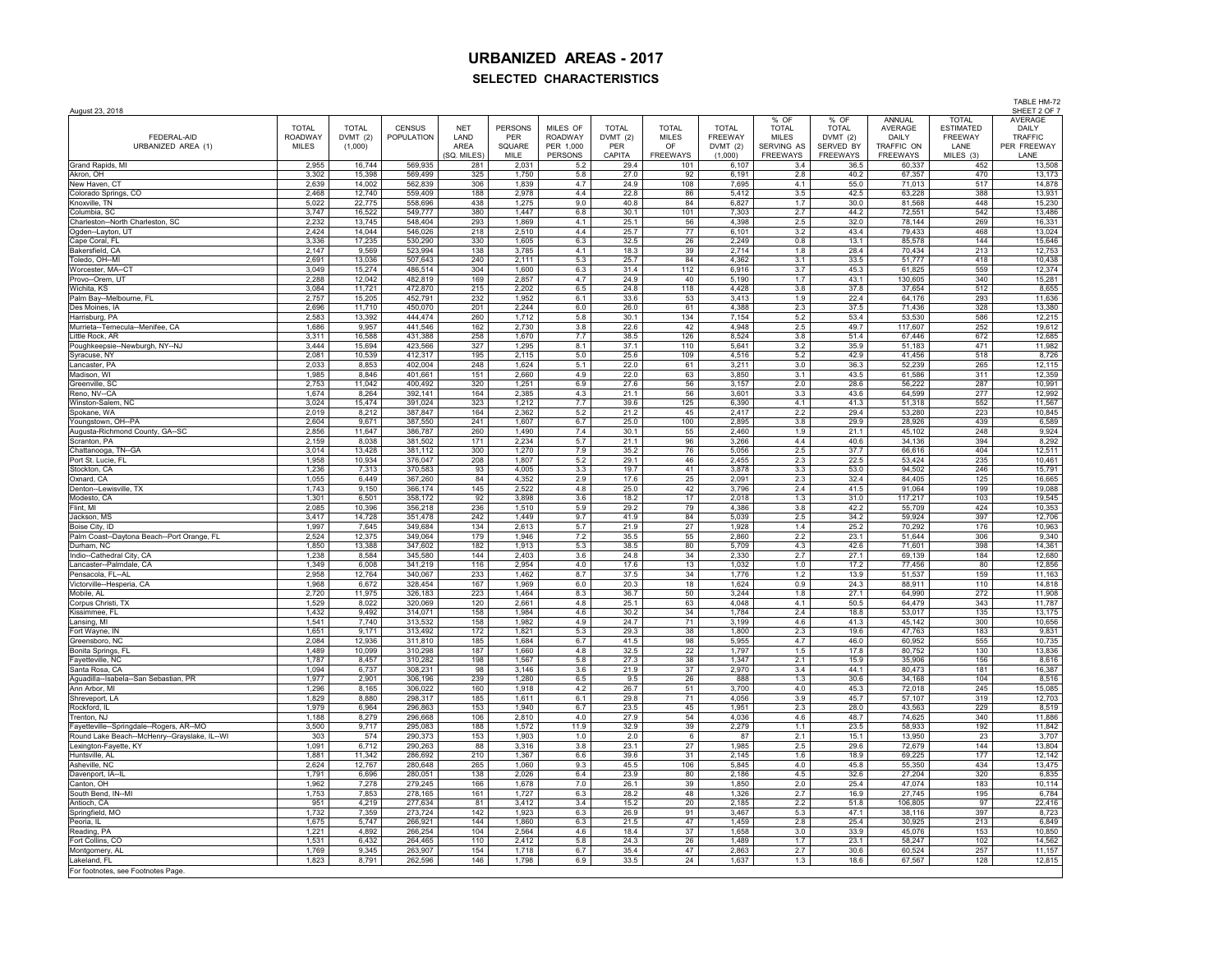| August 23, 2018                                           |                |                 |                    |                    |                |                             |                      |                       |                      |                               |                              |                               | TABLE HM-72<br>SHEET 3 OF 7 |                       |
|-----------------------------------------------------------|----------------|-----------------|--------------------|--------------------|----------------|-----------------------------|----------------------|-----------------------|----------------------|-------------------------------|------------------------------|-------------------------------|-----------------------------|-----------------------|
|                                                           |                |                 |                    |                    |                |                             |                      |                       |                      | % OF                          | % OF                         | ANNUAL                        | <b>TOTAL</b>                | <b>AVERAGE</b>        |
|                                                           | <b>TOTAL</b>   | <b>TOTAL</b>    | CENSUS             | <b>NET</b>         | <b>PERSONS</b> | MILES OF                    | <b>TOTAL</b>         | <b>TOTAL</b>          | <b>TOTAL</b>         | <b>TOTAL</b>                  | <b>TOTAL</b>                 | AVERAGE                       | <b>ESTIMATED</b>            | DAILY                 |
| FEDERAL-AID                                               | <b>ROADWAY</b> | DVMT (2)        | <b>POPULATION</b>  | LAND               | PER            | <b>ROADWAY</b>              | DVMT(2)              | <b>MILES</b>          | <b>FREEWAY</b>       | <b>MILES</b>                  | DVMT(2)                      | DAILY                         | FREEWAY                     | <b>TRAFFIC</b>        |
| URBANIZED AREA (1)                                        | <b>MILES</b>   | (1,000)         |                    | AREA<br>SQ. MILES) | SQUARE<br>MILE | PER 1,000<br><b>PERSONS</b> | <b>PER</b><br>CAPITA | OF<br><b>FREEWAYS</b> | DVMT(2)<br>(1,000)   | SERVING AS<br><b>FREEWAYS</b> | SERVED BY<br><b>FREEWAYS</b> | TRAFFIC ON<br><b>FREEWAYS</b> | LANE<br>MILES (3)           | PER FREEWAY<br>LANE   |
| Savannah, GA                                              | 1,800          | 10,793          | 260,677            | 165                | 1,575          | 6.9                         | 41.4                 | 74                    | 3,988                | 4.1                           | 36.9                         | 53,675                        | 350                         | 11,409                |
| Lincoln, NE                                               | 1,800          | 5,513           | 258,719            | 88                 | 2,924          | 7.0                         | 21.3                 | 34                    | 1,087                | 1.9                           | 19.7                         | 31,724                        | 167                         | 6,522                 |
| Santa Clarita, CA                                         | 602            | 6,232           | 258,653            | 77                 | 3,371          | 2.3                         | 24.1                 | 25                    | 3,380                | 4.1                           | 54.2                         | 137,709                       | 194                         | 17,382                |
| Columbus, GA--AL                                          | 2,225          | 6,791           | 253,602            | 147                | 1,725          | 8.8                         | 26.8                 | 36                    | 1,564                | 1.6                           | 23.0                         | 43,491                        | 168                         | 9,322                 |
| Lafayette, LA                                             | 1,247          | 7,375           | 252,720            | 179                | 1,415          | 4.9                         | 29.2                 | 25                    | 1,560                | 2.0                           | 21.2                         | 62,251                        | 100                         | 15,563                |
| Anchorage, AK                                             | 858<br>1,649   | 3,899<br>6,479  | 251,243<br>248,402 | 85<br>125          | 2,956<br>1,985 | 3.4<br>6.6                  | 15.5<br>26.1         | 21<br>45              | 854<br>1,767         | 2.5<br>2.7                    | 21.9<br>27.3                 | 39,844<br>39,523              | 106<br>206                  | 8,039                 |
| Atlantic City, NJ<br>Eugene, OR                           | 1,149          | 4,708           | 247,421            | 87                 | 2,852          | 4.6                         | 19.0                 | 34                    | 1,797                | 3.0                           | 38.2                         | 52,858                        | 142                         | 8,565<br>12,631       |
| Barnstable Town, MA                                       | 2,988          | 10,455          | 246,695            | 277                | 890            | 12.1                        | 42.4                 | 76                    | 3,283                | 2.5                           | 31.4                         | 43,412                        | 296                         | 11,077                |
| Tallahassee, FL                                           | 1.217          | 6.893           | 240.223            | 127                | 1.899          | 5.1                         | 28.7                 | 21                    | 939                  | 1.8                           | 13.6                         | 43.822                        | 104                         | 9,055                 |
| Conroe--The Woodlands, TX                                 | 1,682          | 8,622           | 239,938            | 133                | 1,800          | 7.0                         | 35.9                 | 31                    | 3,647                | 1.9                           | 42.3                         | 116,698                       | 174                         | 20,979                |
| Lubbock, TX                                               | 1,603          | 5,652           | 237,356            | 96                 | 2,461          | 6.8                         | 23.8                 | 58                    | 1,556                | 3.6                           | 27.5                         | 27,000                        | 270                         | 5,769                 |
| Salem, OR                                                 | 970            | 4,690           | 236,632            | 76                 | 3,117          | 4.1                         | 19.8                 | 28                    | 1,788                | 2.9                           | 38.1                         | 64,324                        | 137                         | 13,077                |
| Laredo, TX<br>York, PA                                    | 847<br>1,257   | 3.552<br>4,512  | 235,730<br>232,045 | 66<br>132          | 3.589<br>1,755 | 3.6<br>5.4                  | 15.1<br>19.4         | 11<br>29              | 508<br>1,429         | 1.3<br>2.3                    | 14.3<br>31.7                 | 45.683<br>48,589              | 61<br>123                   | 8,385<br>11,586       |
| Evansville, IN--KY                                        | 1,331          | 7,278           | 229,351            | 119                | 1,930          | 5.8                         | 31.7                 | 26                    | 640                  | 1.9                           | 8.8                          | 24,939                        | 103                         | 6,235                 |
| Nashua, NH--MA                                            | 1,481          | 6,264           | 226,400            | 182                | 1,242          | 6.5                         | 27.7                 | 28                    | 2,370                | 1.9                           | 37.8                         | 83,523                        | 148                         | 16,055                |
| Wilmington, NC                                            | 1,139          | 6,005           | 219.957            | 134                | 1.644          | 5.2                         | 27.3                 | 34                    | 993                  | 3.0                           | 16.5                         | 28.824                        | 136                         | 7,301                 |
| Visalia, CA                                               | 1,078          | 4,277           | 219,454            | 63                 | 3,460          | 4.9                         | 19.5                 | 31                    | 1,554                | 2.9                           | 36.3                         | 50,133                        | 124                         | 12,500                |
| Killeen, TX                                               | 1,274          | 4,088           | 217,630            | 85                 | 2,566          | 5.9                         | 18.8                 | 22                    | 1,171                | 1.7                           | 28.6                         | 54,170                        | 90                          | 12,967                |
| Brownsville, TX<br>Appleton, WI                           | 968<br>1.395   | 3,689<br>5.318  | 217,585<br>216,154 | 82<br>104          | 2,669<br>2.083 | 4.4<br>6.5                  | 17.0<br>24.6         | 25<br>41              | 932<br>2.314         | 2.6<br>3.0                    | 25.3<br>43.5                 | 37,578<br>55.871              | 124<br>187                  | 7,521<br>12,380       |
| Myrtle Beach--Socastee, SC--NC                            | 1,901          | 6,919           | 215,304            | 190                | 1,131          | 8.8                         | 32.1                 | 21                    | 512                  | 1.1                           | 7.4                          | 24,886                        | 115                         | 4,438                 |
| Concord, NC                                               | 1,715          | 7,957           | 214,881            | 180                | 1,192          | 8.0                         | 37.0                 | 35                    | 3,122                | 2.0                           | 39.2                         | 88,992                        | 203                         | 15,369                |
| Thousand Oaks, CA                                         | 740            | 6,182           | 214,811            | 86                 | 2,509          | 3.4                         | 28.8                 | 28                    | 3,718                | 3.8                           | 60.1                         | 133,710                       | 183                         | 20,350                |
| Aberdeen--Bel Air South--Bel Air North, MD                | 1.049          | 6,625           | 213,751            | 131                | 1.630          | 4.9                         | 31.0                 | 33                    | 2.927                | 3.1                           | 44.2                         | 90.025                        | 178                         | 16,489                |
| Hickory, NC                                               | 2,028          | 7,996           | 212,195            | 262                | 811            | 9.6                         | 37.7                 | 48                    | 2,397                | 2.4                           | 30.0                         | 49,885                        | 192                         | 12,471                |
| Kennewick--Pasco, WA<br>Roanoke, VA                       | 1,318<br>1,312 | 4,305<br>5.480  | 210,975<br>210.111 | 102<br>124         | 2,059<br>1,692 | 6.2<br>6.2                  | 20.4<br>26.1         | 64<br>31              | 1,834<br>1.818       | 4.9<br>2.4                    | 42.6<br>33.2                 | 28,502<br>58.637              | 268<br>143                  | 6,845<br>12,707       |
| Kalamazoo, MI                                             | 1.211          | 5.882           | 209,703            | 132                | 1.593          | 5.8                         | 28.0                 | 40                    | 1.955                | 3.3                           | 33.2                         | 49.379                        | 167                         | 11,701                |
| Norwich--New London, CT--RI                               | 1,464          | 6,200           | 209,190            | 152                | 1,376          | 7.0                         | 29.6                 | 69                    | 3,198                | 4.7                           | 51.6                         | 46,030                        | 286                         | 11,183                |
| Gulfport, MS                                              | 2,144          | 7,856           | 208,948            | 165                | 1,270          | 10.3                        | 37.6                 | 44                    | 2,499                | 2.1                           | 31.8                         | 56,204                        | 228                         | 10,974                |
| Green Bay, WI                                             | 1.326          | 5.554           | 206.520            | 105                | 1.967          | 6.4                         | 26.9                 | 59                    | 2.532                | 4.5                           | 45.6                         | 42.821                        | 277                         | 9,134                 |
| Portland, ME                                              | 1.255          | 5,875           | 203.914            | 136                | 1.500          | 6.2                         | 28.8                 | 46                    | 2.160                | 3.7                           | 36.8                         | 46,672                        | 199                         | 10,872                |
| Huntington, WV--KY--OH                                    | 1,599<br>1,487 | 5,513<br>6,806  | 202,637<br>201,289 | 130<br>134         | 1,555<br>1,498 | 7.9<br>7.4                  | 27.2<br>33.8         | 66<br>6               | 1,986<br>312         | 4.1<br>0.4                    | 36.0<br>4.6                  | 30,055<br>53,465              | 277<br>28                   | 7,158<br>11,012       |
| Winter Haven, FL<br>Bremerton, WA                         | 1,137          | 4,053           | 198,979            | 136                | 1,458          | 5.7                         | 20.4                 | 44                    | 1,751                | 3.8                           | 43.2                         | 40,168                        | 156                         | 11,198                |
| Avondale--Goodyear, AZ                                    | 2.811          | 8.064           | 197,041            | 88                 | 2,241          | 14.3                        | 40.9                 | 19                    | 2.345                | 0.7                           | 29.1                         | 126,006                       | 136                         | 17,238                |
| Amarillo, TX                                              | 1,368          | 4,040           | 196,651            | 81                 | 2,422          | 7.0                         | 20.5                 | 36                    | 1,306                | 2.6                           | 32.3                         | 36,653                        | 181                         | 7,219                 |
| Erie, PA                                                  | 907            | 2,741           | 196,611            | 82                 | 2,391          | 4.6                         | 13.9                 | 13                    | 427                  | 1.4                           | 15.6                         | 32,919                        | 52                          | 8,230                 |
| Santa Barbara, CA                                         | 663            | 5,003           | 195,861            | 56                 | 3,507          | 3.4                         | 25.5                 | 42                    | 3,220                | 6.3                           | 64.4                         | 76,800                        | 210                         | 15,361                |
| Waterbury, CT                                             | 852            | 3,661           | 194,535            | 90                 | 2,155          | 4.4                         | 18.8                 | 23<br>$\mathsf 0$     | 1,550<br>$\mathbf 0$ | 2.7<br>0.0                    | 42.3<br>0.0                  | 67,107<br>$\Omega$            | 102<br>$\mathbf 0$          | 15,150<br>$\mathsf 0$ |
| Fort Walton Beach--Navarre--Wright, FL<br>Gainesville, FL | 1,423<br>1,056 | 5,632<br>4,720  | 191,917<br>187,781 | 121<br>87          | 1,593<br>2,157 | 7.4<br>5.6                  | 29.3<br>25.1         | 10                    | 632                  | 0.9                           | 13.4                         | 66,424                        | 57                          | 11,071                |
| Salinas, CA                                               | 517            | 3,494           | 184,809            | 49                 | 3,775          | 2.8                         | 18.9                 | 24                    | 1,221                | 4.6                           | 34.9                         | 51,093                        | 90                          | 13,592                |
| Hagerstown, MD--WV--PA                                    | 1,051          | 6,482           | 182,696            | 133                | 1,370          | $5.8\,$                     | 35.5                 | 56                    | 3,429                | 5.3                           | 52.9                         | 61,281                        | 224                         | 15,304                |
| Deltona, FL                                               | 1,189          | 5,059           | 182,169            | 96                 | 1,889          | 6.5                         | 27.8                 | 15                    | 1,407                | 1.3                           | 27.8                         | 93,610                        | 90                          | 15,602                |
| Lorain--Elyria, OH                                        | 883            | 4,324           | 180,956            | 100                | 1,806          | 4.9                         | 23.9                 | 38                    | 1,501                | 4.3                           | 34.7                         | 39,678                        | 178                         | 8,452                 |
| Spartanburg, SC                                           | 1,395<br>1,294 | 6,435<br>4,310  | 180,786<br>177,844 | 190<br>83          | 951<br>2,131   | 7.7<br>$7.3\,$              | 35.6<br>24.2         | 49<br>20              | 2,759<br>1,121       | 3.5<br>$1.5\,$                | 42.9<br>26.0                 | 56,666<br>56,681              | 237<br>96                   | 11,649<br>11,645      |
| Cedar Rapids, IA<br>Fargo, ND--MN                         | 1,058          | 4,018           | 176,676            | 70                 | 2,515          | 6.0                         | 22.7                 | 29                    | 1,076                | 2.7                           | 26.8                         | 37,066                        | 133                         | 8,094                 |
| Olympia--Lacey, WA                                        | 912            | 4,704           | 176,617            | 106                | 1,673          | 5.2                         | 26.6                 | 26                    | 2,195                | 2.8                           | 46.7                         | 85,958                        | 146                         | 14,997                |
| Waco, TX                                                  | 1,262          | 5,599           | 172,378            | 90                 | 1,910          | 7.3                         | 32.5                 | 44                    | 2,578                | 3.5                           | 46.0                         | 58,606                        | 203                         | 12,676                |
| College Station--Bryan, TX                                | 799            | 3,801           | 171,345            | 71                 | 2,399          | 4.7                         | 22.2                 | 20                    | 789                  | $2.5\,$                       | 20.7                         | 39,436                        | 80                          | 9,859                 |
| McKinney, TX                                              | 1,095          | 4,538           | 170,030            | 74                 | 2,295          | 6.4                         | 26.7                 | 17                    | 1,469                | 1.5                           | 32.4                         | 87,320                        | 67                          | 21,830                |
| North Port--Port Charlotte, FL                            | 2,093<br>1,234 | 5,560<br>6,168  | 169,541<br>169,495 | 119<br>139         | 1,425<br>1,223 | 12.3<br>7.3                 | 32.8<br>36.4         | 15<br>33              | 884<br>2,684         | 0.7<br>2.7                    | 15.9<br>43.5                 | 60,542<br>81,451              | 64<br>172                   | 13,906<br>15,615      |
| Gastonia, NC--SC<br>Danbury, CT--NY                       | 905            | 4,026           | 168,136            | 132                | 1,277          | 5.4                         | 23.9                 | 24                    | 1,697                | 2.7                           | 42.1                         | 70,430                        | 110                         | 15,410                |
| High Point, NC                                            | 1,171          | 5,355           | 166,485            | 113                | 1,473          | 7.0                         | 32.2                 | 47                    | 1,995                | 4.0                           | 37.2                         | 42,332                        | 236                         | 8,440                 |
| Vallejo, CA                                               | 546            | 3,654           | 165,074            | 42                 | 3,929          | 3.3                         | 22.1                 | 25                    | 1,956                | 4.5                           | 53.5                         | 79,698                        | 117                         | 16,767                |
| Santa Cruz, CA                                            | 597            | 3,421           | 163,703            | 58                 | 2,806          | 3.6                         | 20.9                 | 21                    | 1,503                | 3.5                           | 43.9                         | 72,014                        | 85                          | 17,762                |
| Hemet, CA                                                 | 594            | 1,976           | 163,379            | 49                 | 3,327          | 3.6                         | 12.1                 | $\mathsf 0$           | $\mathsf 0$          | $0.0\,$                       | $0.0\,$                      | $\overline{0}$                | $\mathsf 0$                 | $\mathbf 0$           |
| Springfield, II                                           | 1,110          | 4,087           | 161,316            | 92                 | 1,747          | 6.9                         | 25.3                 | 37                    | 1,341                | 3.3                           | 32.8                         | 36,171                        | 171                         | 7,831                 |
| Muskegon, MI<br>Clarksville, TN--KY                       | 1,087<br>945   | 4,109<br>10,120 | 161,280<br>158,655 | 112<br>110         | 1,436<br>1,448 | 6.7<br>6.0                  | 25.5<br>63.8         | 28<br>12              | 1,126<br>641         | 2.6<br>1.2                    | 27.4<br>6.3                  | 39,659<br>54,742              | $121$<br>48                 | 9,338<br>13,313       |
| Manchester, NH                                            | 874            | 4,522           | 158,377            | 86                 | 1,838          | 5.5                         | 28.6                 | 35                    | 2,156                | 4.0                           | 47.7                         | 62,277                        | 175                         | 12,307                |
| Binghamton, NY--PA                                        | 1,110          | 4,498           | 158,084            | 74                 | 2,132          | 7.0                         | 28.5                 | 69                    | 2,166                | 6.3                           | 48.1                         | 31,200                        | 300                         | 7,207                 |
| For footnotes, see Footnotes Page                         |                |                 |                    |                    |                |                             |                      |                       |                      |                               |                              |                               |                             |                       |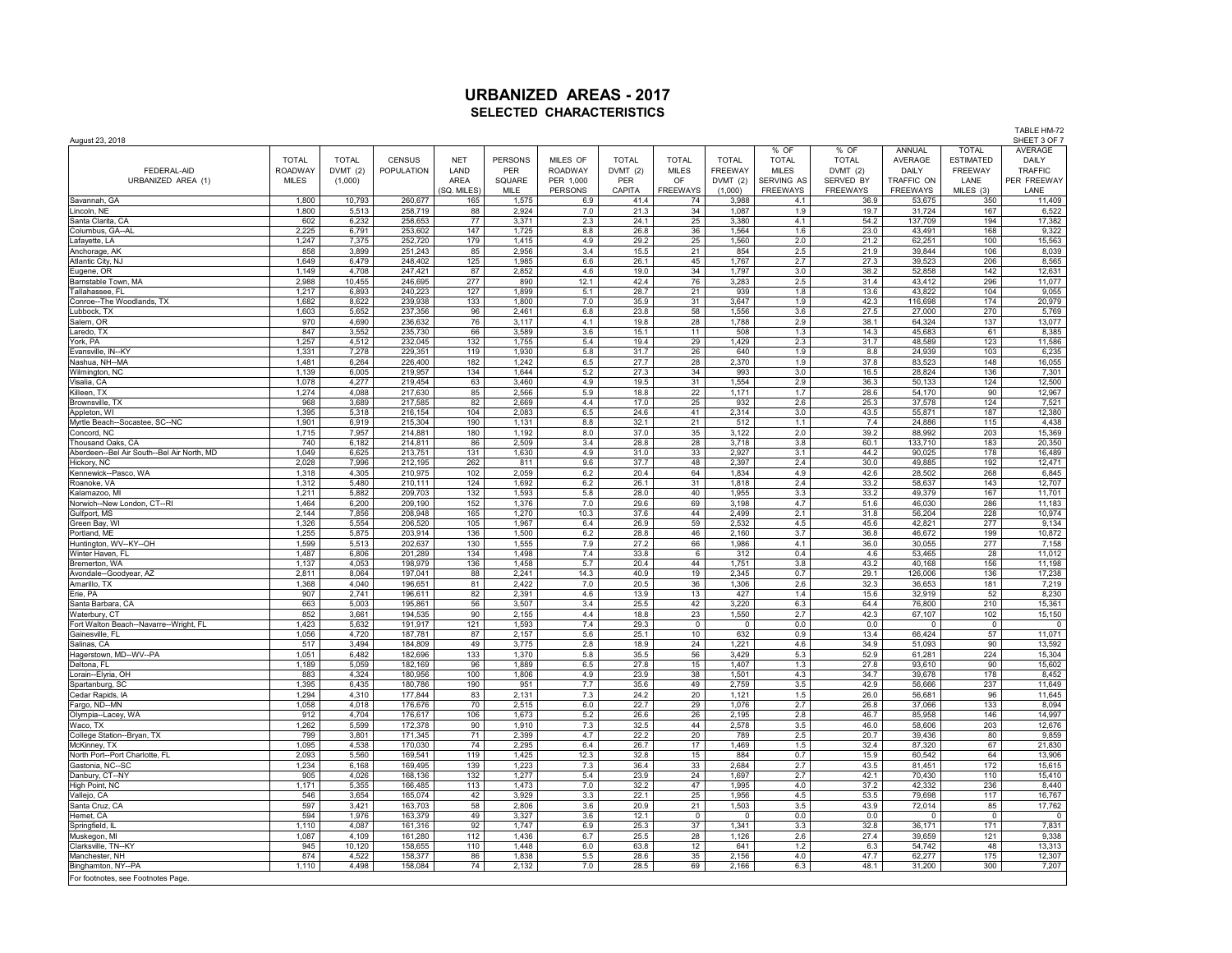## **URBANIZED AREAS - 2017**

## **SELECTED CHARACTERISTICS**

| August 23, 2018                                                   |                                |                     |                    |              |                       |                            |                         |                              |                                |                              |                          |                     |                             | TABLE HM-72<br>SHEET 4 OF 7 |
|-------------------------------------------------------------------|--------------------------------|---------------------|--------------------|--------------|-----------------------|----------------------------|-------------------------|------------------------------|--------------------------------|------------------------------|--------------------------|---------------------|-----------------------------|-----------------------------|
|                                                                   |                                |                     |                    |              |                       |                            |                         |                              |                                | % OF                         | % OF                     | ANNUAL              | <b>TOTAL</b>                | AVERAGE                     |
|                                                                   | <b>TOTAL</b>                   | <b>TOTAL</b>        | <b>CENSUS</b>      | <b>NET</b>   | <b>PERSONS</b><br>PER | MILES OF<br><b>ROADWAY</b> | <b>TOTAL</b><br>DVMT(2) | <b>TOTAL</b><br><b>MILES</b> | <b>TOTAL</b><br><b>FREEWAY</b> | <b>TOTAL</b><br><b>MILES</b> | <b>TOTAL</b><br>DVMT (2) | AVERAGE             | <b>ESTIMATED</b><br>FREEWAY | DAILY<br><b>TRAFFIC</b>     |
| FEDERAL-AID<br>URBANIZED AREA (1)                                 | <b>ROADWAY</b><br><b>MILES</b> | DVMT (2)<br>(1,000) | POPULATION         | LAND<br>AREA | SQUARE                | PER 1,000                  | PER                     | OF                           | DVMT(2)                        | SERVING AS                   | SERVED BY                | DAILY<br>TRAFFIC ON | LANE                        | PER FREEWAY                 |
|                                                                   |                                |                     |                    | (SQ. MILES)  | MILE                  | <b>PERSONS</b>             | CAPITA                  | <b>FREEWAYS</b>              | (1,000)                        | <b>FREEWAYS</b>              | <b>FREEWAYS</b>          | <b>FREEWAYS</b>     | MILES (3)                   | LANE                        |
| Ocala, FL                                                         | 1.671                          | 6,225               | 156,909            | 112          | 1,400                 | 10.7                       | 39.7                    | 16                           | 1,259                          | 1.0                          | 20.2                     | 77.185              | 98                          | 12,864                      |
| Sioux Falls, SD                                                   | 1,170                          | 3,400               | 156,777            | 64           | 2,443                 | 7.5                        | 21.7                    | 36                           | 1,160                          | 3.1                          | 34.1                     | 31,865              | 146                         | 7,966                       |
| Medford, OR                                                       | 1,061                          | 3,416               | 154,081            | 65           | 2,381                 | 6.9                        | 22.2                    | 28                           | 1,035                          | 2.7                          | 30.3                     | 36,394              | 114                         | 9,099                       |
| Charleston, WV<br>Port Arthur, TX                                 | 1,190<br>1,113                 | 5,316<br>3,770      | 153,199<br>153,150 | 98<br>106    | 1,560<br>1,451        | 7.8<br>7.3                 | 34.7<br>24.6            | 51<br>25                     | 2,562<br>1,083                 | 4.3<br>2.2                   | 48.2<br>28.7             | 49,793<br>43,343    | 247<br>100                  | 10,369<br>10,819            |
| Nampa, ID                                                         | 918                            | 3,162               | 151,499            | 69           | 2,183                 | 6.1                        | 20.9                    | 19                           | 1,178                          | 2.1                          | 37.2                     | 61,376              | 95                          | 12,392                      |
| Topeka, KS                                                        | 1,228                          | 3,679               | 150,003            | 80           | 1,885                 | 8.2                        | 24.5                    | 59                           | 1,543                          | 4.8                          | 41.9                     | 26,355              | 232                         | 6,642                       |
| Ponce, PR                                                         | 655                            | 1,824               | 149,539            | 44           | 3,389                 | 4.4                        | 12.2                    | 27                           | 886                            | 4.1                          | 48.6                     | 33,296              | 112                         | 7,884                       |
| New Bedford, MA                                                   | 843                            | 4,048               | 149,443            | 55           | 2,712                 | 5.6                        | 27.1                    | 32                           | 1,587                          | 3.8                          | 39.2                     | 49,712              | 141                         | 11,223                      |
| Sebastian--Vero Beach South--Florida Ridge, FL<br>Spring Hill, FL | 1,111<br>1,396                 | 3,766<br>4,082      | 149,422<br>148,220 | 97<br>115    | 1,546<br>1,289        | 7.4<br>9.4                 | 25.2<br>27.5            | $\overline{2}$<br>12         | 96<br>169                      | 0.2<br>0.8                   | 2.6<br>4.1               | 39,000<br>14,470    | 15<br>47                    | 6,293<br>3,617              |
| Beaumont, TX                                                      | 1,069                          | 4,861               | 147,922            | 92           | 1,613                 | 7.2                        | 32.9                    | 36                           | 2,255                          | 3.4                          | 46.4                     | 62,203              | 187                         | 12,072                      |
| Lafayette, IN                                                     | 619                            | 2,823               | 147,725            | 64           | 2,304                 | 4.2                        | 19.1                    | 9                            | 431                            | 1.5                          | 15.3                     | 47,334              | 36                          | 11,833                      |
| Champaign, II                                                     | 658                            | 2,428               | 145,361            | 47           | 3,099                 | 4.5                        | 16.7                    | 24                           | 744                            | 3.6                          | 30.6                     | 31,611              | 101                         | 7,381                       |
| Marysville, WA<br>Houma, LA                                       | 663<br>727                     | 3,329<br>3,407      | 145,140<br>144,875 | 82<br>91     | 1,774<br>1,585        | 4.6<br>5.0                 | 22.9<br>23.5            | 38<br>16                     | 1,690<br>375                   | 5.7<br>2.2                   | 50.8<br>11.0             | 44,503<br>23,741    | 123<br>63                   | 13,684<br>5,935             |
| Elkhart, IN--MI                                                   | 1,109                          | 4,291               | 143,592            | 92           | 1,563                 | 7.7                        | 29.9                    | 25                           | 723                            | 2.3                          | 16.9                     | 28,427              | 102                         | 7,107                       |
| Lake Charles, LA                                                  | 977                            | 4,209               | 143,440            | 127          | 1,134                 | 6.8                        | 29.3                    | 27                           | 1,756                          | 2.8                          | 41.7                     | 63.970              | 126                         | 13,967                      |
| Panama City, FL                                                   | 1,262                          | 4,417               | 143,280            | 92           | 1,559                 | 8.8                        | 30.8                    | $\mathsf 0$                  | $\mathbf 0$                    | 0.0                          | 0.0                      | 0                   | $\mathsf 0$                 | $\mathsf 0$                 |
| Frederick, MD                                                     | 691                            | 5,126               | 141,576            | 73           | 1,929                 | 4.9                        | 36.2                    | 43                           | 3,044                          | 6.2                          | 59.4                     | 71,288              | 197                         | 15,464                      |
| Fredericksburg, VA<br>Arecibo, PR                                 | 750<br>747                     | 4,486<br>1,645      | 141,238<br>139,171 | 78<br>84     | 1,815<br>1,655        | 5.3<br>5.4                 | 31.8<br>11.8            | 13<br>19                     | 1,690<br>699                   | 1.8<br>2.5                   | 37.7<br>42.5             | 128,738<br>36,756   | 79<br>76                    | 21,456<br>9,189             |
| Tuscaloosa, Al                                                    | 844                            | 4,827               | 139,114            | 90           | 1,554                 | 6.1                        | 34.7                    | 15                           | 790                            | 1.8                          | 16.4                     | 53,068              | 68                          | 11,653                      |
| Macon, GA                                                         | 1,252                          | 6,379               | 137,570            | 98           | 1,404                 | 9.1                        | 46.4                    | 48                           | 2,593                          | 3.8                          | 40.6                     | 54,133              | 260                         | 9,976                       |
| Merced, CA                                                        | 610                            | 2,083               | 136,969            | 48           | 2,882                 | 4.5                        | 15.2                    | 14                           | 753                            | 2.4                          | 36.2                     | 52,105              | 61                          | 12,250                      |
| Pueblo, CO                                                        | 1,147                          | 3,013               | 136,550            | 74           | 1,840                 | 8.4                        | 22.1                    | 48                           | 1,401                          | 4.2                          | 46.5                     | 28,967              | 193                         | 7,254                       |
| Harlingen, TX<br>Yuma, AZ--CA                                     | 1,063<br>518                   | 3,627<br>2,618      | 135,663<br>135,267 | 83<br>59     | 1,639<br>2,300        | 7.8<br>3.8                 | 26.7<br>19.4            | 31<br>17                     | 1,642<br>545                   | 2.9<br>3.4                   | 45.3<br>20.8             | 53,417<br>31,154    | 159<br>70                   | 10,339<br>7,802             |
| Racine, WI                                                        | 615                            | 2,437               | 133,700            | 49           | 2,706                 | 4.6                        | 18.2                    | 5                            | 422                            | 0.8                          | 17.3                     | 90,439              | 28                          | 15,073                      |
| Fairfield, CA                                                     | 420                            | 4,274               | 133,683            | 39           | 3,388                 | 3.1                        | 32.0                    | 21                           | 2,973                          | 5.0                          | 69.6                     | 141,519             | 145                         | 20,517                      |
| Warner Robins, GA                                                 | 1,098                          | 4,782               | 133,109            | 101          | 1,323                 | 8.3                        | 35.9                    | 18                           | 1,227                          | 1.7                          | 25.7                     | 66,478              | 111                         | 11,080                      |
| Bloomington--Normal, IL<br>Leesburg--Eustis--Tavares, FL          | 747<br>927                     | 2,847<br>3,992      | 132,600<br>131,337 | 49<br>94     | 2,696<br>1,391        | 5.6<br>7.1                 | 21.5<br>30.4            | 36                           | 992<br>133                     | 4.8<br>0.3                   | 34.8<br>3.3              | 27,645<br>48.115    | 166<br>11                   | 5,980<br>12,029             |
| Gainesville, GA                                                   | 1,121                          | 4,974               | 130,846            | 126          | 1,036                 | 8.6                        | 38.0                    | 3<br>17                      | 1,018                          | 1.5                          | 20.5                     | 59,536              | 68                          | 14,884                      |
| Santa Maria, CA                                                   | 408                            | 1,828               | 130,447            | 29           | 4,478                 | 3.1                        | 14.0                    | 11                           | 629                            | 2.8                          | 34.4                     | 55,375              | 60                          | 10,513                      |
| Tyler, TX                                                         | 1,067                          | 3,568               | 130,247            | 90           | 1,443                 | 8.2                        | 27.4                    | 22                           | 154                            | 2.1                          | 4.3                      | 6,983               | 45                          | 3,428                       |
| Yakima, WA                                                        | 617                            | 2,345               | 129,534            | 60           | 2,165                 | 4.8                        | 18.1                    | 31                           | 686                            | 5.0                          | 29.3                     | 22,251              | 115                         | 5,945                       |
| Athens-Clarke County, GA<br>Las Cruces, NM                        | 1,014<br>973                   | 4,371<br>2,999      | 128,754<br>128,600 | 98<br>65     | 1,309<br>1,988        | 7.9<br>7.6                 | 34.0<br>23.3            | 19<br>37                     | 746<br>901                     | 1.9<br>3.8                   | 17.1<br>30.0             | 39,085<br>24,222    | 76<br>154                   | 9,827<br>5,848              |
| Grand Junction, CO                                                | 846                            | 2.463               | 128.124            | 79           | 1.626                 | 6.6                        | 19.2                    | 25                           | 519                            | 3.0                          | 21.1                     | 20.461              | 101                         | 5.115                       |
| Odessa, TX                                                        | 1,150                          | 4,093               | 126,405            | 59           | 2,145                 | 9.1                        | 32.4                    | 29                           | 1,026                          | 2.5                          | 25.1                     | 35,761              | 115                         | 8,940                       |
| Saginaw, MI                                                       | 791                            | 3,363               | 126,265            | 71           | 1,773                 | 6.3                        | 26.6                    | 20                           | 866                            | 2.5                          | 25.8                     | 43,243              | 107                         | 8,073                       |
| Simi Valley, CA                                                   | 365                            | 2,630               | 125,206            | 31           | 3,984                 | 2.9                        | 21.0                    | 9                            | 1,057                          | 2.5                          | 40.2                     | 116,790             | 53                          | 19,971                      |
| Columbia, MO<br>Kenosha, WI--IL                                   | 729<br>578                     | 3,012<br>2.510      | 124,748<br>124.064 | 62<br>51     | 2,018<br>2.423        | 5.8<br>4.7                 | 24.1<br>20.2            | 29<br>5                      | 1,187<br>512                   | 4.0<br>0.9                   | 39.4<br>20.4             | 40,429<br>93.395    | 117<br>43                   | 10,107<br>11.787            |
| Fort Smith, AR--OK                                                | 1,403                          | 4,071               | 122,947            | 71           | 1,737                 | 11.4                       | 33.1                    | 40                           | 1,310                          | 2.9                          | 32.2                     | 32,565              | 161                         | 8,141                       |
| Mauldin--Simpsonville, SC                                         | 479                            | 2,956               | 120,577            | 84           | 1,443                 | 4.0                        | 24.5                    | 21                           | 1,236                          | 4.4                          | 41.8                     | 58,970              | 109                         | 11,322                      |
| Johnson City, TN                                                  | 1.001                          | 3.490               | 120.415            | 110          | 1.096                 | 8.3                        | 29.0                    | 15                           | 702                            | 1.5                          | 20.1                     | 45.298              | 62                          | 11,324                      |
| Duluth, MN--WI<br>Burlington, NC                                  | 1,015<br>827                   | 2,981<br>4,473      | 120,378<br>119.911 | 70<br>90     | 1,708<br>1.326        | 8.4<br>6.9                 | 24.8<br>37.3            | 18<br>19                     | 557<br>2.411                   | 1.8<br>2.3                   | 18.7<br>53.9             | 30,437<br>124.625   | 73<br>155                   | 7,666<br>15,578             |
| South Lyon--Howell, MI                                            | 777                            | 4,865               | 119,509            | 103          | 1,163                 | 6.5                        | 40.7                    | 35                           | 2,589                          | 4.6                          | 53.2                     | 73,026              | 177                         | 14,591                      |
| San Germán--Cabo Rojo--Sabana Grande, PR                          | 776                            | 1,083               | 118,199            | 95           | 1,238                 | 6.6                        | 9.2                     | 10                           | 295                            | 1.3                          | 27.2                     | 29,860              | 40                          | 7,465                       |
| Greeley, CO                                                       | 611                            | 2,218               | 117,825            | 41           | 2,858                 | 5.2                        | 18.8                    | 27                           | 717                            | 4.5                          | 32.3                     | 26,317              | 107                         | 6,702                       |
| Midland, TX                                                       | 903                            | 3,904               | 117,807            | 53           | 2,228                 | 7.7                        | 33.1                    | 36                           | 1,365                          | 4.0                          | 34.9                     | 38,020              | 152                         | 8,969                       |
| Greenville, NC<br>Redding, CA                                     | 603<br>685                     | 2.500<br>3,066      | 117,798<br>117,731 | 65<br>71     | 1.807<br>1,657        | 5.1<br>5.8                 | 21.2<br>26.0            | 9<br>44                      | 178<br>1,475                   | 1.6<br>6.5                   | 7.1<br>48.1              | 18.922<br>33,256    | 38<br>208                   | 4,709<br>7,086              |
| Utica, NY                                                         | 1,193                          | 4.320               | 117,328            | 62           | 1.881                 | 10.2                       | 36.8                    | 80                           | 1.520                          | 6.7                          | 35.2                     | 19.050              | 309                         | 4,925                       |
| Leominster--Fitchburg, MA                                         | 945                            | 3,626               | 116,960            | 65           | 1,798                 | 8.1                        | 31.0                    | 22                           | 965                            | 2.4                          | 26.6                     | 43,312              | 89                          | 10,828                      |
| Yuba City, CA                                                     | 542                            | 1,895               | 116,719            | 39           | 3,019                 | 4.6                        | 16.2                    | 9                            | 285                            | 1.6                          | 15.1                     | 32,734              | 35                          | 8,093                       |
| Lynchburg, VA                                                     | 818                            | 3.291               | 116.636            | 89           | 1,313                 | 7.0                        | 28.2                    | 27                           | 699                            | 3.3                          | 21.2                     | 25.729              | 99                          | 7,052                       |
| Monroe, LA<br>Billings, MT                                        | 799<br>770                     | 2,872<br>2.415      | 116,533<br>114,773 | 82<br>53     | 1,422<br>2.167        | 6.9<br>6.7                 | 24.6<br>21.0            | 15<br>17                     | 1,015<br>410                   | 1.9<br>2.2                   | 35.3<br>17.0             | 66,022<br>24.728    | 67<br>66                    | 15,132<br>6,185             |
| Boulder, CO                                                       | 447                            | 2,237               | 114,591            | 32           | 3,527                 | 3.9                        | 19.5                    | 15                           | 730                            | 3.3                          | 32.7                     | 48,971              | 61                          | 12,010                      |
| Bellingham, WA                                                    | 523                            | 2,386               | 114,473            | 48           | 2,379                 | 4.6                        | 20.8                    | 18                           | 951                            | 3.5                          | 39.9                     | 52,006              | 73                          | 13,002                      |
| Seaside--Monterey, CA                                             | 553                            | 2.700               | 114.237            | 39           | 2.953                 | 4.8                        | 23.6                    | 12                           | 738                            | 2.1                          | 27.3                     | 62.276              | 55                          | 13.516                      |
| Kailua (Honolulu County)--Kaneohe, HI                             | 282                            | 2,148               | 113,682            | 39           | 2,912                 | 2.5                        | 18.9                    | 14                           | 462                            | 5.1                          | 21.5                     | 32,196              | 58                          | 7,951                       |
| Waterloo, IA                                                      | 867                            | 2,332               | 113,418            | 62           | 1,823                 | 7.6                        | 20.6                    | 6                            | 180                            | 0.7                          | 7.7                      | 27,823              | 29                          | 6,259                       |
| For footnotes, see Footnotes Page.                                |                                |                     |                    |              |                       |                            |                         |                              |                                |                              |                          |                     |                             |                             |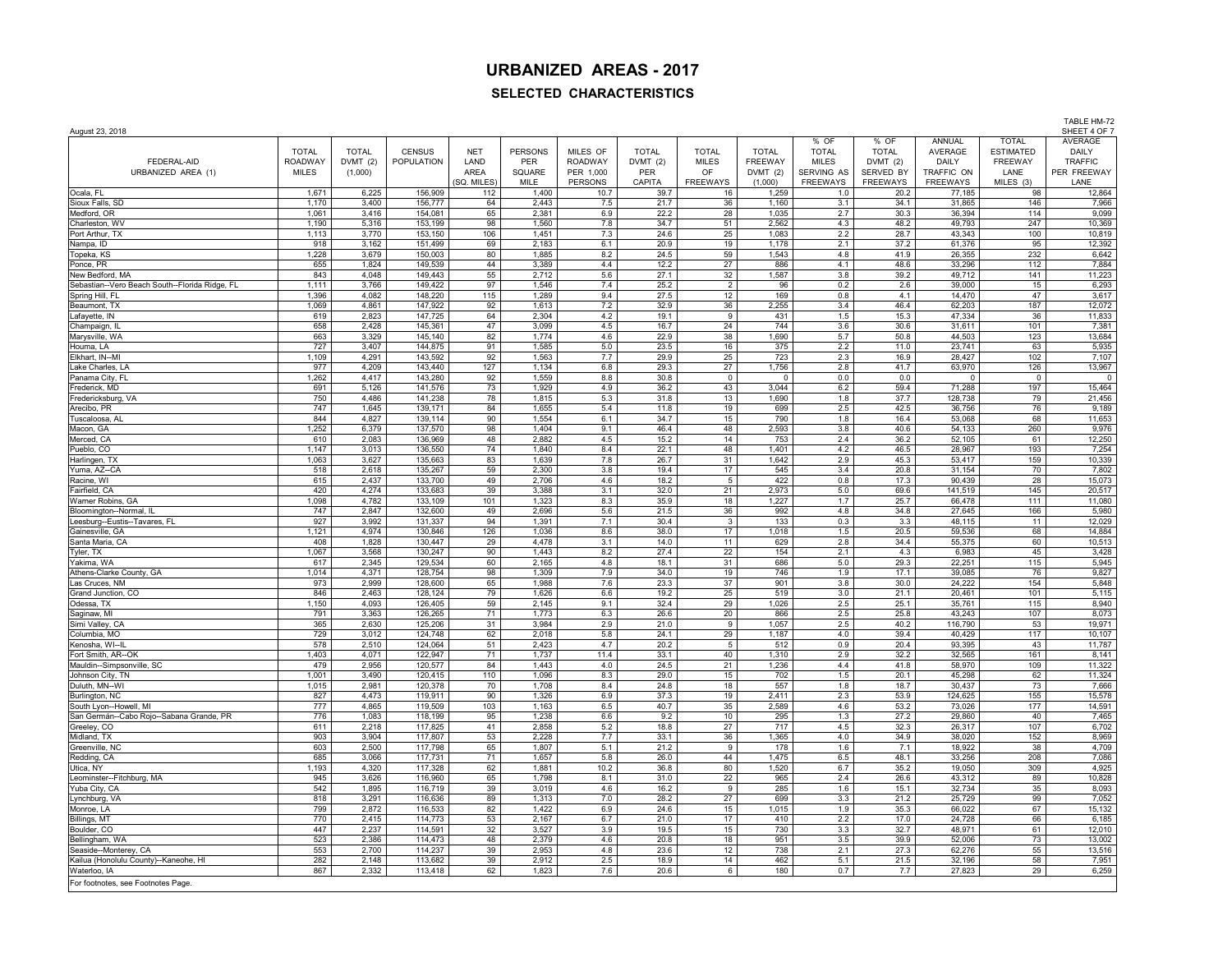TABLE HM-72<br>SHEET 5 OF 7 August 23, 2018 SHEET 5 OF 7 % OF % OF ANNUAL TOTAL AVERAGE<br>TOTAL TOTAL AVERAGE ESTIMATED DAILY TOTAL | TOTAL | CENSUS | NET |PERSONS | MILES OF | TOTAL | TOTAL | TOTAL | TOTAL | TOTAL | AVERAGE |ESTIMATED | DAILY FEDERAL-AID ROADWAY DVMT (2) POPULATION LAND PER ROADWAY DVMT (2) MILES FREEWAY MILES DVMT (2) DAILY FREEWAY TRAFFIC URBANIZED AREA (1) | MILES | (1,000) | | AREA | SQUARE | PER 1,000 | PER | OF | DVMT (2) |SERVING AS |SERVED BY | TRAFFIC ON | LANE |PER FREEWAY (SQ. MILES) | MILE | PERSONS | CAPITA | FREEWAYS | (1,000) | FREEWAYS | FREEWAYS | FREEWAYS | MILES (3) | LANE Lady Lake--The Villages, FL | 986 | 3,323 | 112,991 | 71 | 1,590 | 8.7 | 29.4 | 18 | 18 | 18 | 18 | 18 | 10 | 11,680 Dover, DE 649 3,233 110,769 74 1,496 5.9 29.2 21 902 3.3 27.9 42,344 85 10,584 St. Cloud, MN 2,2 110,621 | 50 | 2,201 | 6.5 | 23.6 | 5 | 200 | 0.6 | 7.7 | 44,108 | 18 | 11,027 Abilene, TX | 810 | 2,509 | 110,421 | 55 | 2,018 | 7.3 | 22.7 | 36 | 825 | 4.4 | 32.9 | 23,206 | 151 | 5,472 Waldorf, MD | 529 | 2,901 | 109,919 | 68 | 1,617 | 4.8 | 26.4 | 5 | 208 | 1.0 | 7.2 | 39,301 | 26 | 8,148 Mayagüez, PR | 594 | 1,202 | 109,572 | 54 | 2,039 | 5.4 | 11.0 | 15 | 681 | 2.5 | 56.7 | 45,492 | 67 | 10,095 Burlington, VT 576 | 2,990 | 108,740 | 62 | 1,761 | 5.3 | 27.5 | 34 | 956 | 6.0 | 32.0 | 27,779 | 122 | 7,853 Bloomington, IN | 548 | 2,426 | 108,657 | 45 | 2,425 | 5.0 | 22.3 | 11 | 524 | 3.9 | 21.6 | 24,637 | 85 | 6,159 Pottstown, PA 663 | 1,954 | 107,682 | 79 | 1,366 | 6.2 | 18.1 | 9 | 369 | 1.3 | 18.9 | 42,255 | 35 | 10,519 Rochester, MN 627 | 2,560 | 107,677 | 51 | 2,129 | 5.8 | 23.8 | 14 | 688 | 2.2 | 26.9 | 50,543 | 73 | 9,446 El Centro--Calexico, CA | 405 | 1,406 | 107,672 | 3.0 | 3,589 | 13.1 | 5 | 1.5 | 1.3 | 11.3 | 29,325 | 22 | 7,331 lowa City, IA 2,281 | 106,621 | 46 | 2,339 | 4.7 | 21.4 | 13 | 73 | 10,030 | 73 | 10,030 Kingsport, TN-VA | 1,002 | 3,566 | 106,571 | 114 | 938 | 9.4 | 33.5 | 36 | 1,91 | 36 | 33.4 | 33,212 | 142 | 8,360 Sioux City, IA--NE--SD 781 | 2,261 | 106,494 | 54 | 1,958 | 7.3 | 21.2 | 29 | 625 | 3.7 | 27.7 | 21,881 | 122 | 5,146 Texas City, TX 884 | 3,135 | 106,383 | 76 | 1,400 | 8.3 | 29.5 | 1,241 | 2.4 | 39.6 | 59,601 | 115 | 10,788 Jacksonville, NC | 389 | 2,130 | 105,419 | 71 | 1,478 | 3.7 | 20.2 | 10 | 288 | 2.5 | 13.5 | 29,448 | 45 | 6,379 Rock Hill, SC 881 | 2,646 | 104,996 | 96 | 1,098 | 8.4 | 25.2 | 11 | 583 | 1.2 | 22.0 | 54,372 | 67 | 8,752 Eau Claire, WI 859 | 2,755 | 102,852 | 69 | 1,491 | 8.4 | 26.8 | 40 | 1,049 | 4.7 | 38.1 | 26,114 | 159 | 6,587 La Crosse, WI--MN 620 | 2,204 | 100,868 | 51 | 1,978 | 6.1 | 21.8 | 630 | 3.9 | 28.6 | 26.315 | 95 | 6,613 Holland, MI | 560 | 2,225 | 99,941 | 59 | 1,687 | 5.6 | 22.3 | 15 | 367 | 2.6 | 1.65 | 25,106 | 58 | 6,277 Turlock, CA 420 2,130 99,904 26 3,874 4.2 21.3 16 1,026 3.8 48.2 64,993 80 12,902 Wichita Falls, TX | 658 | 1,948 | 99,437 | 50 | 1,975 | 6.6 | 19.6 | 894 | 4.4 | 4.5.9 | 30,596 | 140 | 6,408 Longview, TX | 896 | 2,647 | 98,884 | 83 | 1,191 | 9.1 | 26.8 | 6 | 216 | 8,251 | 8,261 | 8,361 | 8,361 | Gilroy--Morgan Hill, CA 375 | 2,946 | 98,413 | 45 | 2,166 | 3.8 | 29.9 | 16 | 1,765 | 4.2 | 59.9 | 112,952 | 92 | 19,102 Coeurd'Alene, ID | 494 | 2,389 | 98,378 | 47 | 2,083 | 5.0 | 24.3 | 16 | 788 | 3.3 | 33.0 | 48,548 | 65 | 12,137 St. George, UT | 655 | 3,038 | 98,370 | 45 | 2,191 | 6.7 | 30.9 | 700 | 4.6 | 23.0 | 23.232 | 100 | 6,997 Chico, CA | 423 | 1,735 | 98,176 | 34 | 2,853 | 4.3 | 17.7 | 0 | 0 | 0 | 0 | 0 0 | 0 Salisbury, MD--DE 705 2,704 98,081 71 1,387 7.2 27.6 14 373 2.0 13.8 26,541 56 6,635 Middletown, OH | 538 | 2,491 | 97,503 | 56 | 1,738 | 25.6 | 7 | 840 | 1.4 | 33.7 | 113,222 | 59 | 14,153 Albany, GA | 978 | 3,245 | 95,779 | 71 | 1,352 | 10.2 | 33.9 | 8 | 31 | 9,930 | 32 | 9,930 Vineland, NJ 782 | 2,698 | 95,259 | 62 | 1,539 | 8.2 | 28.3 | 11 | 640 | 2.6 | 2.7 | 31,182 | 82 | 7,795 Logan, UT 514 1,673 94,983 44 2,162 5.4 17.6 0 0 0.0 0.0 0 0 0 Lawton, OK | 531 | 1,816 | 94,457 | 44 | 2,143 | 5.6 | 19.2 | 361 | 361 | 3.4 | 19.9 | 20,213 | 72 | 5,053 Decatur, IL 747 | 1,762 | 93,863 | 59 | 1,586 | 8.0 | 18.8 | 22 | 253 | 3.0 | 14.3 | 11,347 | 89 | 2,837 Vacaville, CA 2,374 93,141 27 | 3,398 | 3.6 | 25.5 | 13 | 1,582 | 4.0 | 66.6 | 117,740 | 90 | 17,622 San Angelo, TX 719 | 1,945 | 92,984 | 47 | 1,992 | 7.7 | 20.9 | 13 | 362 | 1.8 | 18.6 | 27,442 | 53 | 6,860 Terre Haute, IN 882 | 2,966 | 92,742 | 53 | 1,735 | 9.5 | 32.0 | 14 | 394 | 1.6 | 13.3 | 27,294 | 58 | 6,823 Charlottesville, VA 366 | 2,294 | 92,359 | 35 | 2,672 | 4.0 | 24.8 | 167 | 3.9 | 29.6 | 47,634 | 57 | 11,986 Slidell, LA 618 1910 191, 151 59 1,555 6.8 28.1 30 1,601 4.9 62.5 52,802 135 1,880 1,601 52,802 135 11,880 152 Yauco, PR | 688 | 946 | 90,899 | 47 | 1,953 | 7.6 | 10.4 | 12 | 410 | 1.7 | 43.3 | 34,877 | 47 | 8,719 Longmont, CO | 404 | 1,640 | 90,897 | 26 | 3,465 | 4.4 | 18.0 | 487 | 43.0 | 29.7 | 40,606 | 52 | 9,460 Idaho Falls, ID 50 552 1,723 90,733 45 2,038 6.1 19.0 13 278 2.3 16.1 2.505 52 5,376 Muncie, IN | 657 | 1,955 | 90,580 | 47 | 1,941 | 7.3 | 21.6 | 7 | 99 | 1.1 | 5.1 | 13,698 | 31 | 3,234 Temple, TX 765 | 3,781 | 90,390 | 54 | 1,671 | 8.5 | 41.8 | 27 | 1,845 | 3.5 | 48.8 | 67,957 | 120 | 15,326 Jackson, MI | 596 | 2,430 | 90,057 | 58 | 1,562 | 6.6 | 27.0 | 852 | 4.1 | 35.1 | 34,761 | 98 | 8,737 Florence, SC 795 | 2,754 | 89,557 | 71 | 1,260 | 8.9 | 30.7 | 17 | 688 | 2.1 | 25.0 | 41,482 | 81 | 8,462 Santa Fe, NM 725 2,325 89,284 53 1,682 8.1 26.0 13 366 1.9 15.7 27,194 54 6,798 Mandeville--Covington, LA 485 | 2,752 | 88,925 | 66 | 1,356 | 5.5 | 31.0 | 22 | 1,378 | 4.5 | 50.1 | 63,171 | 87 | 15,793 Blacksburg, VA 422 1,674 88,542 51 1,729 4.8 18.9 17 648 4.1 38.7 37,461 70 9,311 Portsmouth, NH--ME 756 | 4,208 | 88,200 | 93 | 952 | 8.6 | 47.7 | 46 | 2,469 | 53,19 53,898 | 226 | 10,944 Anderson, IN 910 | 3,213 | 88,133 | 66 | 1,334 | 10.3 | 36.5 | 19 | 993 | 2.1 | 30.9 | 51,461 | 77 | 12,865 Dover--Rochester, NH--ME | 485 | 2,126 | 88,087 | 66 | 1,326 | 5.5 | 24.1 | 19 | 691 | 3.9 | 3.9 | 36,072 | 79 | 8,739 Lawrence, KS 508 | 1,920 | 88,053 | 30 | 2,893 | 5.8 | 21.8 | 54 | 551 | 4.8 | 28.7 | 22,585 | 65 | 6,521 Hanford, CA | 439 | 1,414 | 87,941 | 28 | 3,170 | 16.1 | 14 | 402 | 3.1 | 28.4 | 29,294 | 54 | 7,385 Tracy, CA | 299 | 1,646 | 87,569 | 22 | 3,934 | 3.4 | 18.8 | 7 | 710 | 2.4 | 43.1 | 99,057 | 42 | 16,988 State College, PA 335 | 1,224 | 87,454 | 29 | 3,033 | 3.8 | 14 | 390 | 4.3 | 31.8 | 27,066 | 62 | 6,284 Port Huron, MI 548 | 1,960 | 87,106 | 60 | 1,441 | 6.3 | 22.5 | 16 | 398 | 3.0 | 20.3 | 24,479 | 69 | 5,788 Springfield, OH 538 2,447 85,256 49 1,741 6.3 28.7 21 835 3.9 34.1 39,950 98 8,541 Dalton, GA | 854 | 3,957 | 85,239 | 81 | 1,055 | 10.0 | 46.4 | 16 | 1,222 | 1.9 | 12,504 | 12,604 | 12,604 Fajardo, PR | 535 | 760 | 85,225 | 51 | 1,678 | 6.3 | 8.9 | 17 | 437 | 3.2 | 5.4 | 25,845 | 70 | 6,211 Prescott Valley--Prescott, AZ | 898 | 2,953 | 84,744 | 51 | 1,662 | 10.6 | 34.8 | 14 | 256 | 1.6 | 8.7 | 17,923 | 57 | 4,489 Napa, CA | 315 | 1,274 | 83,913 | 26 | 3,250 | 3.8 | 105 | 499 | 3.1 | 39.2 | 51,570 | 40 | 12,624 Alton, IL--MO | 4 | 53 | 83,890 | 55 | 1,531 | 0.0 | 0.6 | 2 | 54.9 | 5,946 | 9 | 5,946 Bend, OR | 463 | 1,619 | 83,794 | 40 | 2,110 | 5.5 | 19.3 | 0 | 0 | 0 | 0 | 0 | 0 Manteca, CA | 334 | 2,298 | 83,578 | 22 | 3,829 | 4.0 | 27.5 | 18 | 1,463 | 53 | 63.7 | 82,903 | 85 | 17,149 Alexandria, LA 680 | 2,179 | 82,804 | 66 | 1,263 | 8.2 | 26.3 | 26 | 574 | 3.8 | 26.4 | 21,969 | 105 | 5,492 Joplin, MO 725 | 2,076 | 82,775 | 64 | 1,285 | 8.8 | 25.1 | 22 | 548 | 3.0 | 26.4 | 25,339 | 86 | 6,360 | 3.0 |

For footnotes, see Footnotes Page.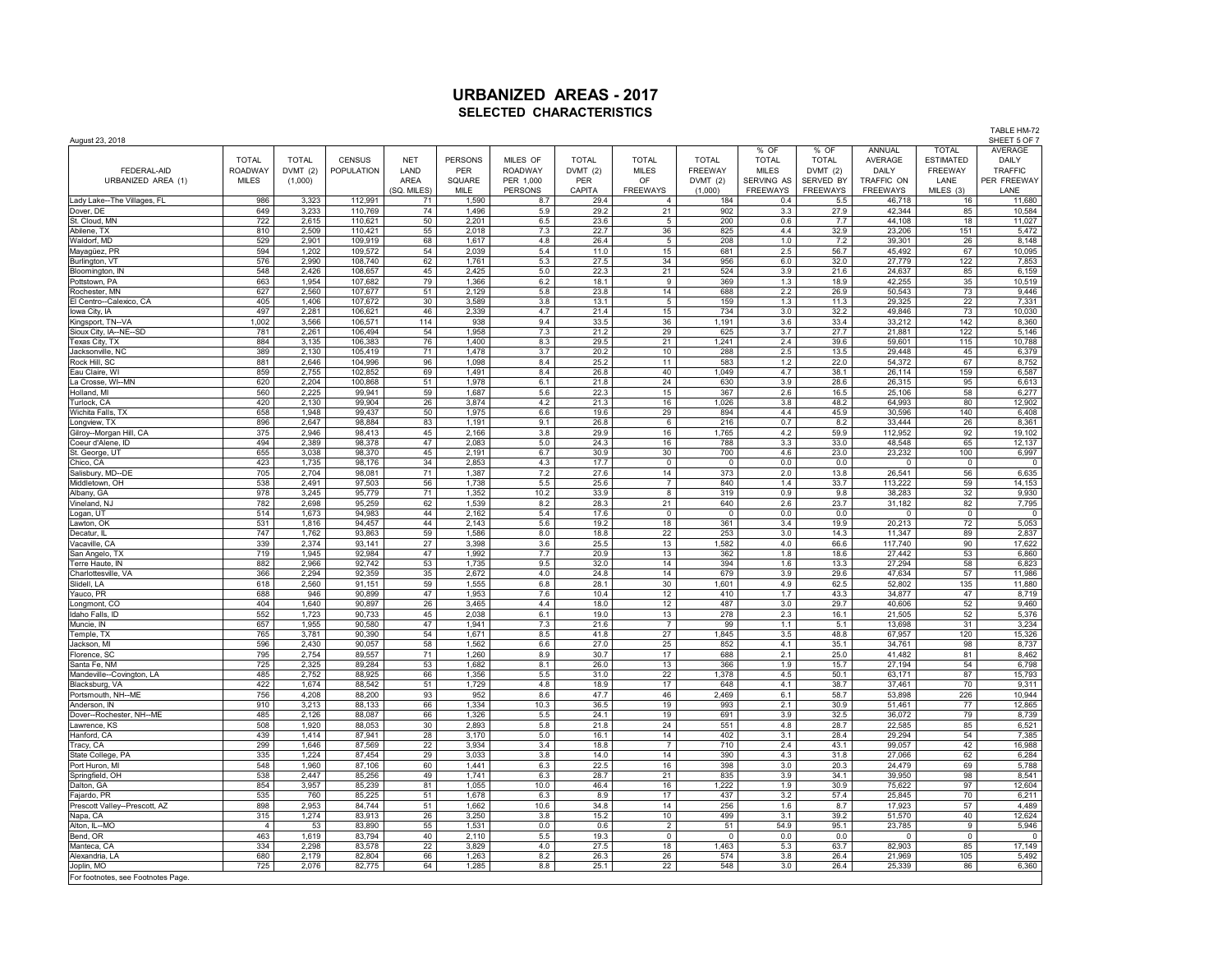|                                                      |              |                |                  |                |                |                |              |                         |                         |                |              |                  |                         | TABLE HM-72             |
|------------------------------------------------------|--------------|----------------|------------------|----------------|----------------|----------------|--------------|-------------------------|-------------------------|----------------|--------------|------------------|-------------------------|-------------------------|
| August 23, 2018                                      |              |                |                  |                |                |                |              |                         |                         | % OF           | % OF         | ANNUAL           | <b>TOTAL</b>            | SHEET 6 OF 7<br>AVERAGE |
|                                                      | <b>TOTAL</b> | <b>TOTAL</b>   | CENSUS           | <b>NFT</b>     | <b>PERSONS</b> | MILES OF       | <b>TOTAL</b> | <b>TOTAL</b>            | <b>TOTAL</b>            | <b>TOTAL</b>   | <b>TOTAL</b> | AVERAGE          | <b>ESTIMATED</b>        | DAILY                   |
| FEDERAL-AID                                          | ROADWAY      | DVMT (2)       | POPULATION       | LAND           | <b>PER</b>     | <b>ROADWAY</b> | DVMT(2)      | <b>MILES</b>            | FREEWAY                 | <b>MILES</b>   | DVMT (2)     | DAILY            | FREEWAY                 | <b>TRAFFIC</b>          |
| URBANIZED AREA (1)                                   | MII FS       | (1,000)        |                  | ARFA           | SQUARE         | PER 1,000      | PFR          | OF                      | DVMT(2)                 | SERVING AS     | SERVED BY    | TRAFFIC ON       | I ANF                   | PER FREEWAY             |
|                                                      |              |                |                  | (SQ. MILES)    | MILE           | PERSONS        | CAPITA       | FREEWAYS                | (1,000)                 | FREEWAYS       | FREEWAYS     | <b>FREEWAYS</b>  | MILES (3)               | LANE                    |
| Missoula, MT<br>Bismarck, ND                         | 564<br>755   | 1,730<br>1.948 | 82,157<br>81,955 | 45<br>39       | 1,818<br>2,114 | 6.9<br>9.2     | 21.1<br>23.8 | 20<br>16                | 359<br>381              | 3.6<br>$2.2\,$ | 20.7<br>19.6 | 17,667<br>23,271 | 81<br>65                | 4,417<br>5,818          |
| Kankakee, IL                                         | 503          | 1.660          | 81,926           | 37             | 2,205          | 6.1            | 20.3         | 20                      | 581                     | $4.0\,$        | 35.0         | 29, 193          | 80                      | 7,298                   |
| Livermore, CA                                        | 367          | 3,069          | 81,624           | 24             | 3,336          | 4.5            | 37.6         | 8                       | 1,516                   | 2.3            | 49.4         | 182,519          | 66                      | 22,815                  |
| Rapid City, SD                                       | 755          | 2.036          | 81.251           | 42             | 1.923          | 9.3            | 25.1         | $37\,$                  | 719                     | 4.8            | 35.3         | 19.703           | 146                     | 4,926                   |
| Wheeling, WV--OH                                     | 730          | 3,058          | 81,249           | 47             | 1,728          | 9.0            | 37.6         | 49                      | 1,615                   | 6.7            | 52.8         | 33,090           | 204                     | 7,932                   |
| St. Joseph, MO--KS                                   | 590          | 1,644          | 81,176           | 42             | 1,940          | 7.3            | 20.3         | 23                      | 523                     | 4.0            | 31.8         | 22,330           | 93                      | 5,629                   |
| Homosassa Springs--Beverly Hills--Citrus Springs, FL | 1,428        | 3,431          | 80,962           | 90             | 895            | 17.6           | 42.4         | $\mathsf 0$             | $\mathbf 0$             | 0.0            | 0.0          | $\overline{0}$   | $\mathbf 0$             | $\mathbb O$             |
| Juana Diaz, PR<br>Hattiesburg, MS                    | 396<br>831   | 516<br>2,718   | 80,928<br>80,358 | 48<br>69       | 1,693<br>1,165 | 4.9<br>10.3    | 6.4<br>33.8  | 5<br>11                 | 188<br>413              | 1.2<br>1.3     | 36.5<br>15.2 | 38,876<br>37,748 | 19<br>44                | 9,719<br>9,437          |
| Guayama, PR                                          | $\circ$      | 632            | 80,155           | 41             | 1,968          | 0.0            | 7.9          | 9                       | 167                     | 0.0            | 26.4         | 18,612           | 32                      | 5,194                   |
| Altoona, PA                                          | 471          | 1,418          | 79,930           | $37\,$         | 2,138          | 5.9            | 17.7         | 15                      | 439                     | 3.3            | 31.0         | 28,380           | 64                      | 6,834                   |
| Anniston-Oxford, AL                                  | 1,075        | 2,997          | 79,796           | 87             | 920            | 13.5           | 37.6         | 15                      | 611                     | $1.4$          | 20.4         | 41,994           | 66                      | 9,207                   |
| Lafayette--Louisville--Erie, CO                      | 438          | 1,556          | 79,407           | $40\,$         | 2,009          | $5.5\,$        | 19.6         | $\overline{7}$          | 318                     | 1.6            | 20.4         | 44,961           | 34                      | 9,211                   |
| Madera, CA                                           | 336          | 1,056          | 78,413           | 22             | 3,502          | 4.3            | 13.5         | $\overline{7}$          | 545                     | 2.2            | 51.6         | 73,720           | 30                      | 18,430                  |
| Battle Creek, MI                                     | 624          | 2,475          | 78,393           | 53             | 1,479          | 8.0            | 31.6         | $17\,$                  | 897                     | 2.7            | 36.3         | 53,490           | 68                      | 13,261                  |
| Bowling Green, KY<br>Texarkana--Texarkana, TX--AR    | 515<br>905   | 2,291<br>2,414 | 78,306           | $\bf 45$<br>64 | 1,725          | 6.6<br>11.6    | 29.3<br>30.9 | 17<br>39                | 626                     | 3.3<br>44      | 27.3<br>34.5 | 36,758<br>21,116 | 86<br>166               | 7,259                   |
| Lebanon, PA                                          | 428          | 939            | 78,162<br>77,086 | 45             | 1,214<br>1,710 | 5.6            | 12.2         | $\mathbb O$             | 834<br>$\mathbf 0$      | 0.0            | 0.0          | $\Omega$         | $\mathbf 0$             | 5,026<br>$\overline{0}$ |
| Valdosta, GA                                         | 689          | 3,414          | 77,085           | 56             | 1,384          | 8.9            | 44.3         | 21                      | 1,099                   | 3.0            | 32.2         | 52,912           | 125                     | 8,819                   |
| Florence, AL                                         | 954          | 2,478          | 77,074           | 62             | 1,240          | 12.4           | 32.2         | $\overline{\mathbf{0}}$ | $\Omega$                | 0.0            | 0.0          | $\Omega$         | $\overline{0}$          | $\overline{0}$          |
| Newark, OH                                           | 442          | 1,842          | 76,068           | 42             | 1,806          | 5.8            | 24.2         | 18                      | 569                     | 4.0            | 30.9         | 32.394           | 74                      | 7,715                   |
| Anderson, SC                                         | 778          | 1,594          | 75,702           | 74             | 1,022          | 10.3           | 21.1         | $\overline{0}$          | 26                      | 0.1            | 1.6          | 60,900           | $\overline{\mathbf{3}}$ | 10,150                  |
| Williamsburg, VA                                     | 426          | 2,133          | 75.689           | 56             | 1,354          | 5.6            | 28.2         | 22                      | 1.025                   | 5.2            | 48.0         | 46.030           | 87                      | 11,824                  |
| Mansfield, OH                                        | 596<br>537   | 2,479<br>2,132 | 75,250<br>74,830 | 50<br>42       | 1,495<br>1,795 | 7.9<br>7.2     | 32.9<br>28.5 | 29<br>16                | 939<br>674              | 4.9<br>3.1     | 37.9<br>31.6 | 32,038<br>41,035 | 136<br>76               | 6,878<br>8,917          |
| Lake Jackson--Angleton, TX<br>Auburn, Al             | 808          | 2,836          | 74,741           | 50             | 1,498          | 10.8           | 37.9         | 17                      | 773                     | 2.1            | 27.3         | 46,580           | 69                      | 11,140                  |
| Wausau, WI                                           | 736          | 2,160          | 74,632           | 47             | 1,592          | 9.9            | 28.9         | 34                      | 1,056                   | 4.6            | 48.9         | 31,207           | 142                     | 7,453                   |
| Oshkosh, WI                                          | 392          | 1,581          | 74,495           | 31             | 2,418          | 5.3            | 21.2         | 13                      | 679                     | 3.3            | 43.0         | 52,395           | 75                      | 9,071                   |
| Cheyenne, WY                                         | 680          | 1,964          | 73,588           | 35             | 2,095          | 9.2            | 26.7         | 33                      | 523                     | 4.9            | 26.6         | 15,646           | 134                     | 3,911                   |
| Watsonville, CA                                      | 201          | 1,088          | 73,534           | 23             | 3,220          | 2.7            | 14.8         | $\overline{4}$          | 197                     | 2.0            | 18.1         | 48.715           | 18                      | 11,212                  |
| Elizabethtown -- Radcliff, KY                        | 600          | 1,817          | 73,467           | 57             | 1,290          | 8.2            | 24.7         | $\overline{4}$          | 187                     | 0.7            | 10.3         | 44,881           | 23                      | 8,203                   |
| Sumter, SC                                           | 694<br>527   | 1,539<br>1,957 | 73,107<br>72,852 | 66             | 1,113          | 9.5            | 21.1<br>26.9 | 6                       | 73<br>498               | 0.9            | 4.7<br>25.4  | 11,774<br>38,640 | 25<br>52                | 2,976                   |
| Lima, OH<br>Davis, CA                                | 207          | 1,370          | 72,794           | 52<br>14       | 1,392<br>5,155 | $7.2\,$<br>2.8 | 18.8         | 13<br>$\boldsymbol{9}$  | 785                     | $2.4\,$<br>4.6 | 57.3         | 82,748           | 55                      | 9,518<br>14,181         |
| Westminster--Eldersburg, MD                          | 477          | 1,879          | 72,714           | 58             | 1,260          | 6.6            | 25.8         | $\mathbb O$             | $\circ$                 | 0.0            | 0.0          | $\overline{0}$   | $\mathbf 0$             | $\overline{0}$          |
| Flagstaff, AZ                                        | 321          | 1,741          | 71,957           | 35             | 2,066          | 4.5            | 24.2         | 20                      | 627                     | 6.4            | 36.0         | 30,582           | 82                      | 7,646                   |
| Jackson, TN                                          | 581          | 2,589          | 71,880           | 51             | 1,406          | 8.1            | 36.0         | 12                      | 537                     | 2.0            | 20.8         | 45,643           | $47\,$                  | 11,411                  |
| Camarillo, CA                                        | 253          | 2,013          | 71,772           | $22\,$         | 3,262          | $3.5\,$        | 28.0         | 8                       | 1,046                   | 3.0            | 52.0         | 139,519          | 46                      | 22,985                  |
| Florida--Imbery--Barceloneta, PR                     | 372          | 1,114          | 71,747           | 46             | 1.566          | 5.2            | 15.5         | 11                      | 511                     | 3.1            | 45.9         | 44.950           | 45                      | 11,238                  |
| Sheboygan, WI                                        | 418<br>632   | 1,156<br>1,831 | 71,313<br>70,889 | 33<br>51       | 2,133<br>1,403 | 5.9<br>8.9     | 16.2<br>25.8 | 12<br>43                | 368                     | 2.8            | 31.8<br>39.1 | 31,042<br>16.540 | 48<br>179               | 7,715<br>4,005          |
| Weirton--Steubenville, WV--OH--PA<br>Bay City, MI    | 469          | 1.723          | 70.585           | 40             | 1.750          | 6.6            | 24.4         | 14                      | 715<br>482              | $6.8\,$<br>3.1 | 28.0         | 33.664           | 84                      | 5.728                   |
| Owensboro, KY                                        | 424          | 1,494          | 70,543           | 34             | 2,086          | 6.0            | 21.2         | 13                      | 411                     | 3.2            | 27.5         | 30,588           | 54                      | 7,647                   |
| Decatur, AL                                          | 776          | 2,570          | 70,436           | 58             | 1,208          | 11.0           | 36.5         | $\overline{7}$          | 336                     | 1.0            | 13.1         | 45,270           | 30                      | 11,317                  |
| Morgantown, WV                                       | 373          | 1,969          | 70,350           | 37             | 1,877          | 5.3            | 28.0         | 29                      | 899                     | 7.7            | 45.7         | 31,477           | 119                     | 7,555                   |
| Porterville, CA                                      | 310          | 848            | 70,272           | 21             | 3,426          | 4.4            | 12.1         | $\overline{\mathbf{0}}$ | $\overline{\mathbf{0}}$ | 0.0            | 0.0          | 0                | $\mathbf 0$             | $\overline{\mathbf{0}}$ |
| Pocatello, ID                                        | 382          | 1,337          | 69,809<br>69.658 | 31             | 2,251          | 5.5            | 19.1         | 16                      | 358                     | 4.3            | 26.8         | 22,038<br>36.485 | 64                      | 5,553                   |
| Janesville, WI<br>Bristol--Bristol, TN--VA           | 522<br>733   | 1,561<br>3,013 | 69,501           | 31<br>64       | 2,263<br>1,088 | 7.5<br>10.5    | 22.4<br>43.3 | 14<br>32                | 509<br>1,366            | 2.7<br>4.4     | 32.6<br>45.3 | 42,110           | 56<br>147               | 9,121<br>9,264          |
| Winchester, VA                                       | 378          | 2,502          | 69,449           | 37             | 1,868          | 5.4            | 36.0         | 25                      | 1,187                   | 6.7            | 47.4         | 46,935           | 103                     | 11,496                  |
| St. Augustine, FL                                    | 405          | 1,792          | 69,173           | 43             | 1,606          | 5.9            | 25.9         | $\mathsf 0$             | $\overline{0}$          | 0.0            | $0.0\,$      | $\overline{0}$   | $\mathsf 0$             | $\mathbf 0$             |
| Johnstown, PA                                        | 437          | 817            | 69,014           | 39             | 1,787          | 6.3            | 11.8         | 8                       | 141                     | 1.8            | 17.3         | 18,408           | $33\,$                  | 4,316                   |
| Hilton Head Island, SC                               | 132          | 1,517          | 68,998           | 68             | 1,020          | 1.9            | 22.0         | $\mathbf 0$             | $\mathbf 0$             | 0.0            | 0.0          | $\overline{0}$   | $\mathbb O$             | $\mathbf 0$             |
| Dothan, AL                                           | 817          | 2,832          | 68,781           | 56             | 1,239          | 11.9           | 41.2         | $\mathbb O$             | $\circ$                 | 0.0            | 0.0          | $\overline{0}$   | $\mathbb O$             | $\mathbb O$             |
| Lodi, CA                                             | 275          | 1,437          | 68,738           | 16             | 4,320          | $4.0$          | 20.9         | 11                      | 798                     | 4.1            | 55.5         | 71,054           | 48                      | 16,641                  |
| DeKalb, IL<br>West Bend, WI                          | 348<br>489   | 1,262<br>1,617 | 68,545<br>68,444 | 26<br>38       | 2,658<br>1,778 | 5.1<br>7.1     | 18.4<br>23.6 | 11<br>$16\,$            | 352<br>533              | 3.1<br>3.4     | 27.9<br>33.0 | 33,007<br>32,435 | 43<br>66                | 8,252<br>8,109          |
| Rocky Mount, NC                                      | 514          | 1,985          | 68,243           | $46\,$         | 1,485          | 7.5            | 29.1         | $17$                    | 669                     | 3.4            | 33.7         | 38,756           | 69                      | 9,689                   |
| Elmira, NY                                           | 459          | 1,603          | 67,983           | 38             | 1,798          | $6.8\,$        | 23.6         | 15                      | 512                     | 3.3            | 32.0         | 33,652           | 61                      | 8,413                   |
| Carbondale, II                                       | 584          | 1,562          | 67,821           | 49             | 1,393          | 8.6            | 23.0         | $\overline{4}$          | 135                     | 0.7            | 8.6          | 31,906           | 24                      | 5,610                   |
| Dubuque, IA--II                                      | 395          | 1,007          | 67,818           | 34             | 2,007          | $5.8\,$        | 14.9         | $\mathbf 0$             | $\,0\,$                 | 0.0            | $0.0\,$      | $\circ$          | $\mathbb O$             | $\Omega$                |
| Hammond, LA                                          | 198          | 2,801          | 67,629           | 77             | 883            | 2.9            | 41.4         | $33\,$                  | 1,627                   | 16.8           | 58.1         | 48,914           | 133                     | 12,229                  |
| Parkersburg, WV--OH                                  | 520          | 1,492          | 67,229           | 42             | 1,586          | 7.7            | 22.2         | 10                      | 217                     | 1.9            | 14.5         | 22,291           | 39                      | 5,573                   |
| Wenatchee, WA                                        | 390<br>344   | 1,231          | 67,227           | 31             | 2,143          | 5.8            | 18.3         | 19                      | 310<br>694              | 4.9<br>3.6     | 25.2<br>38.3 | 16,304<br>55.558 | 53                      | 5,839                   |
| Harrisonburg, VA<br>Cleveland, TN                    | 942          | 1,812<br>3,016 | 66,784<br>66,777 | 33<br>55       | 2,052<br>1,223 | 5.2<br>14.1    | 27.1<br>45.2 | 13<br>24                | 1,004                   | 2.5            | 33.3         | 42,385           | 50<br>95                | 13,890<br>10,596        |
|                                                      |              |                |                  |                |                |                |              |                         |                         |                |              |                  |                         |                         |
| For footnotes, see Footnotes Page.                   |              |                |                  |                |                |                |              |                         |                         |                |              |                  |                         |                         |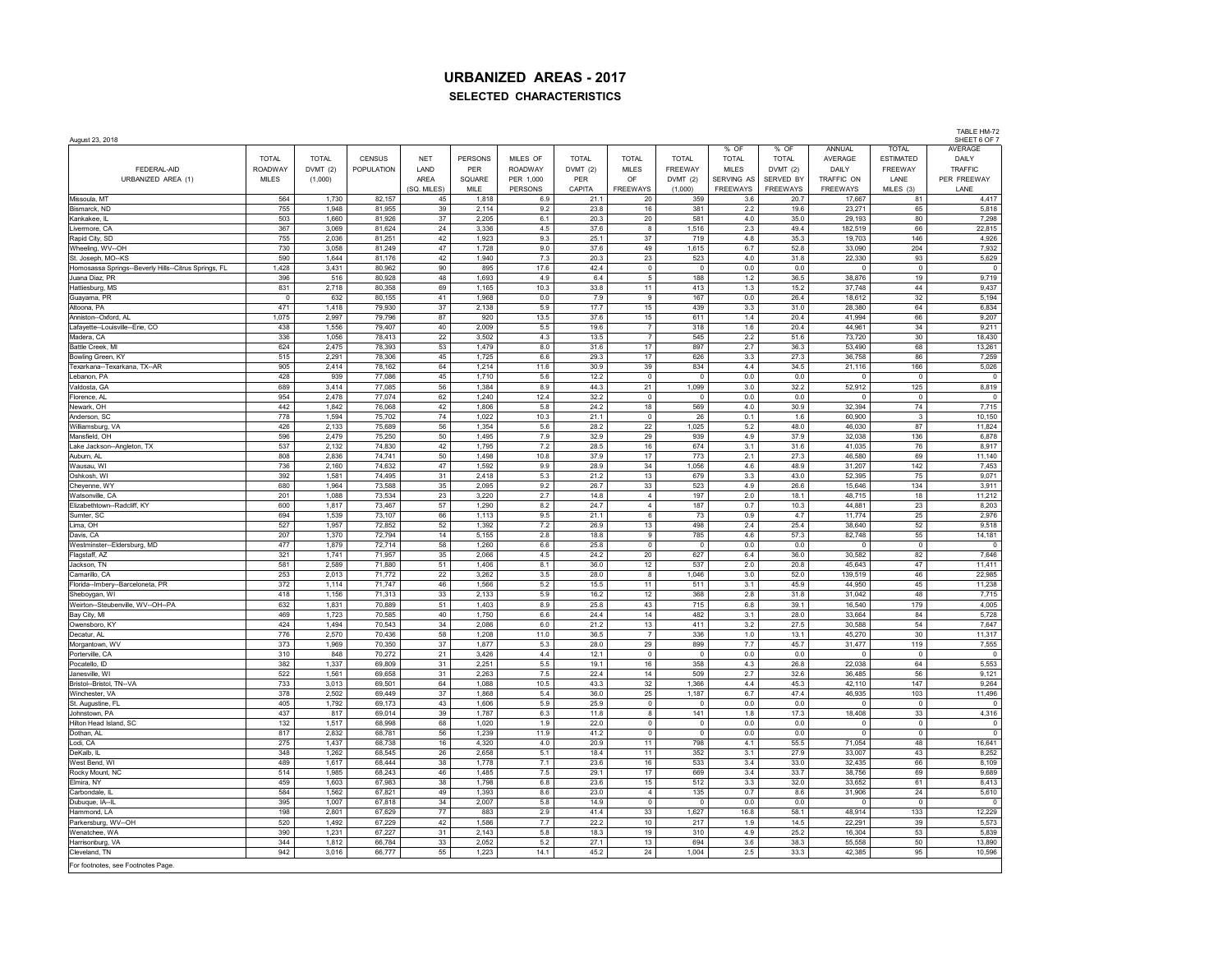| August 23, 2018                                          |              |                |                   |                  |                |                |              |                                           |                          |                   |                 |                         |                 | SHEET 7 OF 7     |
|----------------------------------------------------------|--------------|----------------|-------------------|------------------|----------------|----------------|--------------|-------------------------------------------|--------------------------|-------------------|-----------------|-------------------------|-----------------|------------------|
|                                                          |              |                |                   |                  |                |                |              |                                           |                          | % OF              | % OF            | <b>ANNUAL</b>           | <b>TOTAL</b>    | AVERAGE          |
|                                                          | <b>TOTAL</b> | <b>TOTAL</b>   | CENSUS            | <b>NET</b>       | PERSONS        | MILES OF       | <b>TOTAL</b> | <b>TOTAL</b>                              | <b>TOTAL</b>             | <b>TOTAL</b>      | <b>TOTAL</b>    | AVERAGE                 | ESTIMATED       | DAILY            |
| FEDERAL-AID                                              | ROADWAY      | DVMT(2)        | <b>POPULATION</b> | LAND             | PER            | <b>ROADWAY</b> | DVMT (2)     | <b>MILES</b>                              | FREEWAY                  | <b>MILES</b>      | DVMT(2)         | DAILY                   | FREEWAY         | TRAFFIC          |
| URBANIZED AREA (1)                                       | <b>MILES</b> | (1,000)        |                   | ARFA             | SQUARE         | PER 1.000      | PER          | OF                                        | DVMT (2)                 | <b>SERVING AS</b> | SERVED BY       | TRAFFIC ON              | <b>I ANF</b>    | PER FREEWAY      |
|                                                          |              |                |                   | (SQ, MILES)      | MILE           | PERSONS        | CAPITA       | FREEWAYS                                  | (1,000)                  | FREEWAYS          | <b>FREEWAYS</b> | <b>FREEWAYS</b>         | MILES (3)       | LANE             |
| Zephyrhills, FL                                          | 374          | 1.591          | 66,609            | 43               | 1.532          | 5.6            | 23.9         | $\overline{0}$                            | - 0                      | 0.0               | 0.0             | $\Omega$                | $^{\circ}$      | $\circ$          |
| Hanover, PA                                              | 477          | 1,407          | 66,301            | 36               | 1,837          | 7.2            | 21.2         |                                           | 145                      | 1.4               | 10.3            | 21,439                  | 29              | 4,942            |
| Monessen--California, PA                                 | 599          | 1.361          | 66,086            | 45               | 1.478          | 9.1            | 20.6         | 25                                        | 513                      | 4.2               | 37.7            | 20,526                  | 100             | 5.132            |
| Michigan City--La Porte, IN--MI                          | 505          | 1.930          | 66.025            | 39               | 1.695          | 7.7            | 29.2         | 5                                         | 189                      | 0.9               | 9.8             | 39,870                  | 26              | 7.294            |
| Glens Falls, NY                                          | 543          | 1.910          | 65.443            | 42               | 1.575          | 8.3            | 29.2         | 18                                        | 672                      | 3.4               | 35.2            | 36,825                  | 110             | 6.138            |
| Jonesboro, AR                                            | 850          | 2,172          | 65,419            | 47               | 1,393          | 13.0           | 33.2         | 19                                        | 395                      | 2.2               | 18.2            | 21,093                  | 75              | 5,273            |
| Conway, AR                                               | 664          | 2,547          | 65,277            | 40               | 1,644          | 10.2           | 39.0         | 18                                        | 1,031                    | 2.7               | 40.5            | 57,201                  | 98              | 10,532           |
| <b>Great Falls MT</b>                                    | 444          | 1 041          | 65 207            | 31               | 2.096          | 68             | 16.0         | -8                                        | 81                       | 17                | 78              | 10 799                  | 30 <sub>o</sub> | 2 736            |
| El Paso de Robles (Paso Robles)--Atascadero, CA          | 474          | 2,192          | 65.088            | 31               | 2,070          | 7.3            | 33.7         | 20                                        | 1,073                    | 4.3               | 49.0            | 53,256                  | 81              | 13,314           |
| Casper, WY                                               | 482          | 1,287          | 64,548            | 30               | 2,127          | 7.5            | 19.9         | 16                                        | 190                      | 3.2               | 14.8            | 12.245                  | 62              | 3,061            |
| Fairbanks, AK                                            | 643          | 1.751          | 64.513            | 55               | 1,170          | 10.0           | 27.1         | 25                                        | 350                      | 3.8               | 20.0            | 14.247                  | 91              | 3,860            |
| Gadsden, AL                                              | 1,039        | 2.554          | 64,172            | 72               | 891            | 16.2           | 39.8         | 15                                        | 322                      | 1.5               | 12.6            | 20.903                  | 59              | 5,424            |
| Saratoga Springs, NY                                     | 490          | 2,819          | 64,100            | 45               | 1,409          | 7.6            | 44.0         | 21                                        | 1,176                    | 4.2               | 41.7            | 56,955                  | 120             | 9,770            |
| Petaluma, CA                                             | 249          | 1,709          | 64,078            | 21               | 3,007          | 3.9            | 26.7         | $\overline{\mathbf{8}}$                   | 870                      | 3.4               | 50.9            | 103,164                 | 41              | 21,153           |
| Twin Rivers--Hightstown, NJ                              | 311          | 2,195          | 64,037            | $35\,$           | 1,817          | $4.9\,$        | 34.3         | 8                                         | 679                      | $2.6\,$           | 31.0            | 84,819                  | 64              | 10,566           |
|                                                          | 717          | 2,345          |                   |                  | 1,050          | 11.2           |              | 32                                        |                          | 4.4               | 35.3            |                         | 144             | 5,740            |
| Beckley, WV<br>Longview, WA--OR                          | 332          | 1,538          | 64,022<br>63,952  | 61<br>33         | 1,946          | 5.2            | 36.6<br>24.1 | 12                                        | 828<br>593               | 3.5               | 38.5            | 26,222<br>50,472        | 64              | 9,272            |
| <b>Beloit Wi-II</b>                                      | 455          | 1 3 3 5        | 63835             | 34               | 1858           | 7.1            | 20.9         | 10 <sup>1</sup>                           | 444                      | 23                | 33.2            | 43 293                  | 47              | 9.382            |
|                                                          | 654          |                |                   |                  |                |                |              | 8                                         |                          | 1.3               |                 | 18.361                  |                 |                  |
| Los Lunas, NM                                            |              | 1,033          | 63,758            | 69               | 921            | 10.3           | 16.2         |                                           | 151                      |                   | 14.6            |                         | 33              | 4,590            |
| Victoria, TX                                             | 509          | 1,802          | 63.683            | 29               | 2,194          | 8.0            | 28.3         | $\overline{4}$                            | 63                       | 0.8               | 3.5             | 14.949                  | 17              | 3,737            |
| Mount Vernon, WA                                         | 324          | 1.408          | 62,966            | 34               | 1.827          | 5.1            | 22.4         | $\overline{\phantom{a}}$                  | 485                      | 2.2               | 34.4            | 66.692                  | 29              | 16,673           |
| Corvallis, OR                                            | 327          | 828            | 62.433            | 21               | 2.958          | 5.2            | 13.3         | $\overline{0}$                            | $\Omega$                 | 0.0               | 0.0             | $\Omega$                | $\Omega$        | $\Omega$         |
| Kokomo, IN                                               | 507          | 1,513          | 62,182            | 36               | 1,715          | 8.2            | 24.3         | 10                                        | 200                      | 2.0               | 13.2            | 19,849                  | 40              | 4,962            |
| Sherman, TX                                              | 611          | 1,804          | 61,900            | 36               | 1,723          | 9.9            | 29.1         | 18                                        | 818                      | 3.0               | 45.3            | 44,688                  | 76              | 10,716           |
| Sebring--Avon Park, FL                                   | 952          | 2.099          | 61.625            | 46               | 1.335          | 15.5           | 34.1         | $\overline{0}$                            | $^{\circ}$               | 0.0               | 0.0             | $\circ$                 | $\circ$         | $\overline{0}$   |
| Grand Forks, ND--MN                                      | 332          | 911            | 61,270            | $\mathbf{^{24}}$ | 2,507          | $5.4\,$        | 14.9         | 6                                         | 79                       | $1.8\,$           | 8.7             | 13,083                  | 24              | 3,271            |
| Bangor, ME                                               | 409          | 1,649          | 61,210            | 43               | 1,440          | 6.7            | 26.9         | 15                                        | 477                      | 3.8               | 29.0            | 31,024                  | 62              | 7,756            |
| Goldsboro, NC                                            | 565          | 1.767          | 61 054            | 53               | 1 1 5 4        | 92             | 28.9         | 29                                        | 432                      | 51                | 24.4            | 15 009                  | 116             | 3.705            |
| Benton Harbor-St. Joseph -- Fair Plain, MI               | 482          | 2,106          | 61,022            | 47               | 1,308          | 7.9            | 34.5         | $20\,$                                    | 963                      | 4.1               | 45.7            | 48,545                  | 117             | 8,194            |
| Rome, GA                                                 | 684          | 2,629          | 60,851            | 48               | 1,277          | 11.2           | 43.2         | $\overline{\mathbf{3}}$                   | 79                       | 0.5               | 3.0             | 25,572                  | 12              | 6,763            |
| Ames, IA                                                 | 274          | 926            | 60.438            | 23               | 2.602          | 4.5            | 15.3         | $\overline{2}$                            | 71                       | 0.9               | 7.7             | 30.232                  | 9               | 7.558            |
| Lewiston, ME                                             | 554          | 1.586          | 59,397            | 35               | 1,678          | 9.3            | 26.7         | 18                                        | 271                      | $3.3\,$           | 17.1            | 14.841                  | 71              | 3,786            |
| San Luis Obispo, CA                                      | 203          | 1,135          | 59,219            | 20               | 2,901          | 3.4            | 19.2         | $\overline{7}$                            | 426                      | 3.5               | 37.6            | 60,880                  | 29              | 14,951           |
| Pittsfield, MA                                           | 417          | 1,343          | 59,124            | 34               | 1,765          | 7.0            | 22.7         | $\overline{\phantom{a}}$                  | $\overline{\mathbf{0}}$  | 0.0               | 0.0             | $\circ$                 | $\overline{0}$  | $\circ$          |
| Morristown TN                                            | 562          | 1,797          | 59 036            | 60               | 987            | 9.5            | 30.4         | $\overline{2}$                            | 51                       | 0.3               | 2.9             | 33 632                  | -6              | 8.408            |
|                                                          |              |                |                   | 45               |                |                | 33.4         |                                           |                          | 4.4               |                 |                         | 94              |                  |
| Midland, MI                                              | 535<br>296   | 1,969<br>1,182 | 59,014<br>58.875  | 50               | 1,315<br>1.179 | 9.1<br>5.0     | 20.1         | $\mathbf{24}$<br>$\overline{\phantom{a}}$ | 556<br>$\overline{0}$    | 0.0               | 28.2<br>0.0     | 23,537<br>$\circ$       | $\circ$         | 5,944<br>$\circ$ |
| Lexington Park--California--Chesapeake Ranch Estates, MD |              |                |                   |                  |                |                |              |                                           |                          |                   |                 |                         |                 |                  |
| Jefferson City, MO                                       | 450          | 1,861          | 58,533            | 40               | 1,464          | 7.7            | 31.8         | 40                                        | 977                      | 8.9               | 52.5            | 24.414                  | 164             | 5,962            |
| Carson City, NV                                          | 384          | 1,231          | 58,079            | 23               | 2.515          | 66             | 212          | $\mathbf{Q}$                              | 348                      | 24                | 28.3            | 37.473                  | 37              | 9.368            |
| Watertown, NY                                            | 550          | 1,356          | 57,840            | 41               | 1,413          | 9.5            | 23.4         | 16                                        | 271                      | $2.8\,$           | 20.0            | 17,319                  | 63              | 4,330            |
| Mankato, MN                                              | 371          | 1.204          | 57,584            | 26               | 2.184          | 6.4            | 20.9         | 11                                        | 253                      | 2.9               | 21.0            | 23.685                  | 43              | 5.921            |
| Kingston, NY                                             | 809          | 4,111          | 57.442            | 43               | 1.341          | 14.1           | 71.6         | 42                                        | 1,733                    | 5.2               | 42.2            | 41.114                  | 171             | 10.159           |
| Daphne--Fairhope, AL                                     | 753          | 2,669          | 57,383            | 55               | 1,039          | 13.1           | 46.5         | 10                                        | 532                      | 1.3               | 19.9            | 53,669                  | 40              | 13,417           |
| Albany, OR                                               | 318          | 1,297          | 56,997            | 24               | 2,379          | 5.6            | 22.8         | 9                                         | 522                      | 2.7               | 40.2            | 60,200                  | 35              | 15,050           |
| Hazleton PA                                              | 357          | 1 0 7 7        | 56827             | 31               | 1820           | 63             | 189          | 10                                        | 318                      | 28                | 29.5            | 32.082                  | 40              | 8.021            |
| Staunton--Waynesboro, VA                                 | 418          | 1.649          | 56,611            | 38               | 1.484          | 7.4            | 29.1         | 19                                        | 636                      | 4.5               | 38.6            | 33,755                  | 63              | 10,151           |
| Williamsport, PA                                         | 337          | 1,156          | 56,142            | 27               | 2,119          | $6.0\,$        | 20.6         | 16                                        | 486                      | 4.9               | 42.0            | 29,636                  | 71              | 6,819            |
| Kahului, HI                                              | 151          | 1.358          | 55.934            | 17               | 3.353          | 2.7            | 24.3         | $\overline{0}$                            | $\overline{0}$           | 0.0               | 0.0             | $\Omega$                | $\overline{0}$  | $^{\circ}$       |
| Walla Walla, WA--OR                                      | 321          | 644            | 55.805            | 28               | 2,018          | 5.7            | 11.5         | 12                                        | 136                      | 3.9               | 21.1            | 10.904                  | 48              | 2.813            |
| Woodland, CA                                             | 212          | 1,038          | 55,513            | 12               | 4,550          | 3.8            | 18.7         | 13                                        | 453                      | 5.9               | 43.7            | 36,133                  | 49              | 9,167            |
| Hot Springs, AR                                          | 544          | 1,728          | 55,121            | 45               | 1,227          | 9.9            | 31.4         | 17                                        | 377                      | 3.1               | 21.8            | 22,230                  | 67              | 5,643            |
| Columbus, IN                                             | 456          | 2,011          | 54,933            | $\sqrt{27}$      | 2,016          | 8.3            | 36.6         | 15                                        | 628                      | $3.2\,$           | 31.2            | 42,609                  | 59              | 10,652           |
| Fond du Lac, WI                                          | 393          | 1,280          | 54,901            | 29               | 1,903          | 7.2            | 23.3         | 12                                        | 412                      | 3.1               | 32.2            | 33,666                  | 49              | 8,417            |
| Manhattan, KS                                            | 405          | 1.070          | 54,622            | 21               | 2.637          | 7.4            | 19.6         | 10                                        | 185                      | 2.4               | 17.3            | 18.747                  | 39              | 4.687            |
| Titusville FI                                            | 366          | 1.596          | 54 386            | 30               | 1809           | 6.7            | 29.3         | 15                                        | 474                      | 4.1               | 29.7            | 31,206                  | 80              | 5922             |
|                                                          |              | 847            |                   |                  | 5.481          |                | 15.6         | $\mathbf{a}$                              |                          | 4.3               |                 | 56.534                  | 33              | 14.134           |
| Delano, CA                                               | 189          |                | 54,372            | 10               |                | 3.5<br>7.3     |              |                                           | 463                      |                   | 54.6            |                         | 90              |                  |
| East Stroudsburg, PA--NJ                                 | 397<br>270   | 2,021<br>929   | 54,316<br>53,661  | 52<br>25         | 1.043<br>2,183 | 5.0            | 37.2<br>17.3 | 22<br>$\overline{6}$                      | 1,094<br>152             | 5.5<br>2.3        | 54.1<br>16.4    | 50,288<br>25,021        | 21              | 12.100<br>7,390  |
| Ithaca, NY                                               |              |                |                   |                  |                |                |              | 14                                        |                          |                   |                 |                         |                 |                  |
| Bloomsburg--Berwick, PA                                  | 396          | 1,409          | 53.618            | 33               | 1.641          | 7.4            | 26.3         |                                           | 511                      | 3.5               | 36.3            | 37,239                  | 56              | 9.111            |
| Pine Bluff, AR                                           | 752          | 1,644          | 53,495            | 37               | 1,439          | 14.1           | 30.7         | 17                                        | 411                      | 2.3               | 25.0            | 24,120                  | 68              | 6,030            |
| Lake Havasu City, AZ                                     | 494          | 1,095          | 53,427            | 30               | 1,809          | 9.3            | 20.5         | $\overline{\phantom{a}}$                  | $\overline{\phantom{a}}$ | 0.0               | 0.0             | $^{\circ}$              | $\circ$         | $\mathbf 0$      |
| Farmington, NM                                           | 323          | 1.072          | 53.049            | 35               | 1.520          | 6.1            | 20.2         | $\overline{0}$                            | $\overline{0}$           | 0.0               | 0.0             | $^{\circ}$              | $^{\circ}$      | $^{\circ}$       |
| Cape Girardeau, MO--IL                                   | 433          | 1,439          | 52.900            | 35               | 1,510          | $\bf 8.2$      | 27.2         | ${\bf 24}$                                | 527                      | $5.5\,$           | 36.6            | 22.150                  | 95              | 5.538            |
| San Marcos, TX                                           | 276          | 1.908          | 52,826            | 27               | 1.987          | 5.2            | 36.1         | $_{9}$                                    | 985                      | 3.4               | 51.6            | 105.451                 | 56              | 17,575           |
| Sierra Vista, AZ                                         | 473          | 728            | 52745             | 30 <sub>o</sub>  | 1.742          | 90             | 13.8         | $\Omega$                                  | $\Omega$                 | 0 <sub>0</sub>    | 0 <sub>0</sub>  | $\Omega$                | $\Omega$        | $\Omega$         |
| Cartersville, GA                                         | 584          | 2,943          | 52,477            | 51               | 1,037          | 11.1           | 56.1         | 12                                        | 960                      | 2.0               | 32.6            | 82,427                  | 74              | 12,956           |
| Arroyo Grande-Grover Beach, CA                           | 269          | 1,648          | 52,000            | 23               | 2,259          | 5.2            | 31.7         | 14                                        | 989                      | 5.3               | 60.0            | 68,888                  | 59              | 16,730           |
| Lewiston, ID--WA                                         | 358          | 745            | 51.924            | 28               | 1.839          | 6.9            | 14.3         | $\overline{2}$                            | 6                        | 0.6               | 0.9             | 2.796                   | -5              | 1.398            |
| Cumberland, MD--WV--PA                                   | 414          | 1,462          | 51,899            | 33               | 1,591          | 8.0            | 28.2         | 15                                        | 479                      | $3.6\,$           | 32.7            | 32,551                  | 68              | 7,089            |
| Lompoc, CA                                               | 185          | 604            | 51,509            | 11               | 4,814          | 3.6            | 11.7         | $\circ$                                   | $\overline{0}$           | 0.0               | $0.0\,$         | $\mathbb O$             | $\circ$         | $\pmb{0}$        |
| Hinesville, GA                                           | 945          | 1,212          | 51,456            | 31               | 1,652          | 18.4           | 23.6         | $\overline{\phantom{a}}$                  | $\mathbf 0$              | 0.0               | 0.0             | $\overline{\mathbf{0}}$ | $\overline{0}$  | $\mathbb O$      |
| Uniontown--Connellsville, PA                             | 448          | 1.210          | 51.370            | 39               | 1.323          | 8.7            | 23.6         | 25                                        | 349                      | 5.5               | 28.8            | 14.042                  | 99              | 3.531            |
| Casa Grande, AZ                                          | 389          | 1,286          | 51,331            | 22               | 2,305          | 7.6            | 25.1         | 13                                        | 544                      | 3.3               | 42.3            | 42.503                  | 70              | 7,711            |
| Villas, NJ                                               | 455          | 1,251          | 51.291            | 34               | 1.514          | 8.9            | 24.4         | 12                                        | 253                      | 2.7               | 20.3            | 20.957                  | 54              | 4.730            |
| Monroe, M                                                | 316          | 1,990          | 51,240            | 32               | 1,596          | 6.2            | 38.8         | 12                                        | 722                      | 3.9               | 36.3            | 58,728                  | 74              | 9,804            |
| Brunswick, GA                                            | 562          | 2.896          | 51.024            | 43               | 1 176          | 110            | 56.8         | 15                                        | 857                      | 26                | 29.6            | 58 537                  | 95              | 9.009            |
| Danville, IL                                             | 425          | 1,001          | 50,996            | 30               | 1,711          | 8.3            | 19.6         | $_{9}$                                    | 199                      | 2.1               | 19.9            | 22,307                  | 36              | 5,577            |
|                                                          | 438          |                | 50.887            |                  | 1,362          | 8.6            | 28.7         | 12                                        | 558                      | 2.7               | 38.3            | 46.630                  | 50              | 11,178           |
| Chambersburg, PA                                         |              | 1.459          |                   | 37               |                |                |              |                                           |                          |                   |                 |                         |                 |                  |
| Grants Pass, OR                                          | 464          | 1,838          | 50,520            | 27               | 1,857          | 9.2            | 36.4         | 25                                        | 901                      | 5.4               | 49.0            | 36,095                  | 100             | 9,024            |
| New Bern, NC                                             | 365          | 1,292          | 50,503            | 43               | 1,163          | 7.2            | 25.6         | 11                                        | 335                      | 3.1               | 25.9            | 29,852                  | 44              | 7,532            |
| Grand Island, NE                                         | 335          | 831            | 50,440            | 28               | 1,793          | 6.6            | 16.5         | $\overline{2}$                            | 29                       | 0.7               | 3.5             | 13,009                  | 9               | 3,252            |
| Pascagoula, MS                                           | 481          | 1605           | 50 428            | 40               | 1 275          | Q <sub>5</sub> | 318          |                                           | 125                      | 0.5               | 78              | 50.612                  | 10              | 12 653           |
| <b>TOTAL</b>                                             | 1,010,319    | 5,610,215      | 222,921,512       | 88,196           | 2,527.56       | 4.53           | 25.17        | 27,283                                    | 2,140,377                | 2.7               | 38.2            | 78,452                  | 146,924         | 14,568           |
|                                                          |              |                |                   |                  |                |                |              |                                           |                          |                   |                 |                         |                 |                  |
| For footnotes, see Footnotes Page.                       |              |                |                   |                  |                |                |              |                                           |                          |                   |                 |                         |                 |                  |

TABLE HM-72